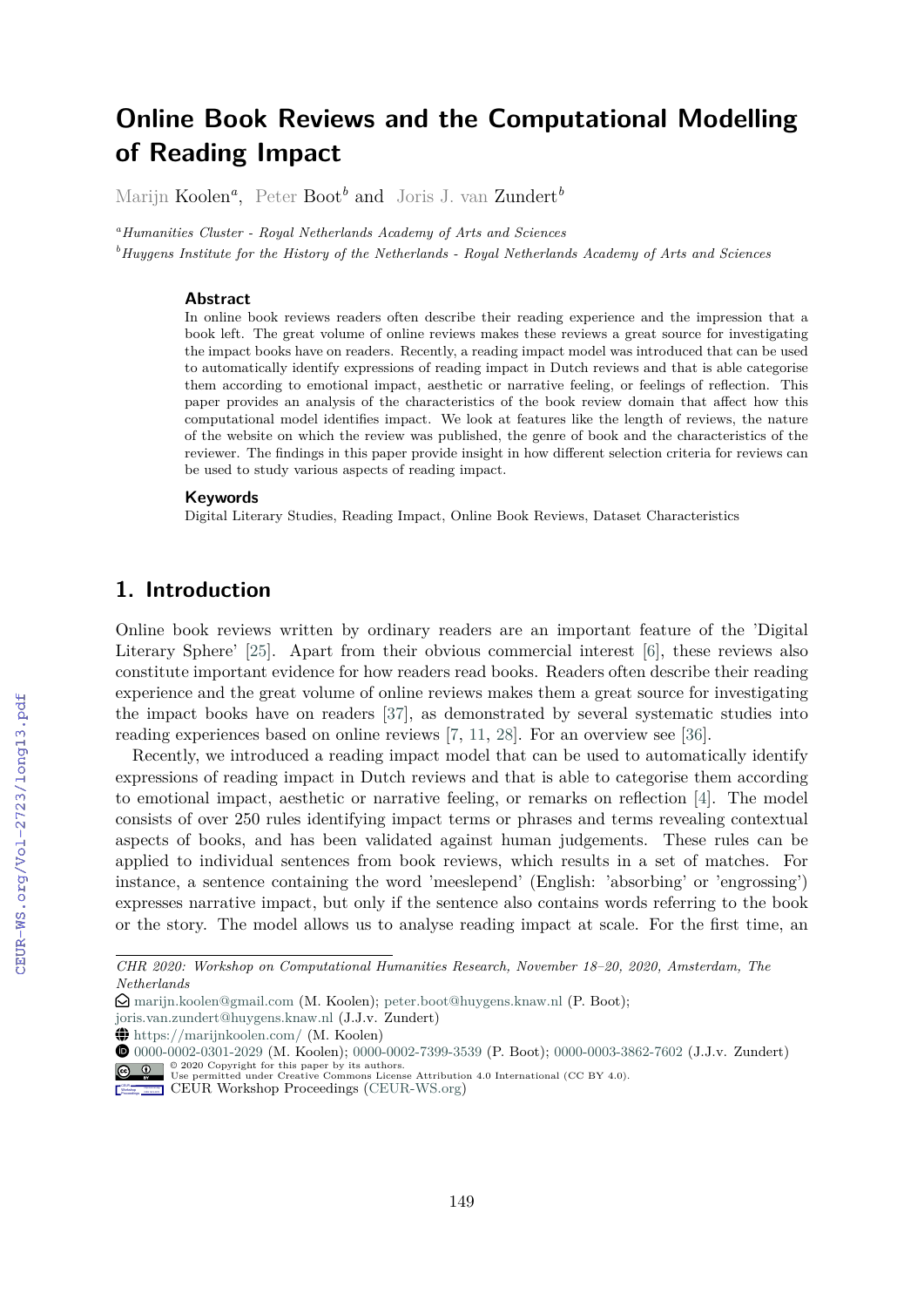arbitrarily large amount of book reviews can be computationally analysed to investigate how individual books, or entire genres, affect their readers.

A pertinent question is how exactly tens of thousands of reviews can be harnessed to gauge the impact of a novel on its audience. This cannot be a simple matter of tallying rule matches, because some books have thousands of reviews while most others have none or only a few, and some reviewers produce hundreds of reviews while many others write a few. Similarly, how do we compare and aggregate a score of seemingly "calm and collected" reviews with a small number of extremely passionately enthusiastic reviews that relate to the same work? Simple tallying might justifiably lead to concerns about reductive handling of data, which is a concern that is commonly raised as a problem with respect to quantified and computational approaches in digital humanities [13, 12]. To answer this question we need to improve our understanding of how the varying make up of reviews and how different selections, categorizations, and aggregations of rule matches affect the analytical outcome of the model.

This paper provides a first analysis of the characteristics of the book review domain that affect how this computational model identifies impact. We look at features like the length of reviews, the nature of the website on which the review was published, book genre and the characteristics of the reviewer. The operationalisation of our model prompts a number of research questions:

- How can we translate matches of individual impact rules into an overall impact score for a review or a set of reviews for the same book?
- How are impact rule matches related to other review characteristics, such as the length of the review or the website for which the review was written?
- How are impact rule matches related to reviewers, reviewed books and book genres?

We first discuss the background of analyzing reading impact and book reviews in Section 2, then describe the characteristics of the review dataset we use in Section 3. Then we analyse the relationship between review characteristics and impact matches and how to aggregate these into interpretable impact scores in Section 4. We close this paper with a discussion of our findings, their implications for future research and the limitations of our work in Section 5.

# **2. Online Reviews and Reading impact**

In this section we discuss related work on online book reviews before describing the Reading Impact Model in more detail.

## **2.1. Research on Reading Impact**

The impact that reading fiction has on a reader has been studied for several decades. So far, this has mostly been done through interviewing readers [39, 38], studies with reader responses to short stories and passages [27, 24, 21, 20], or through theoretical argument [29]. Most of the effects that were found centre on emotions, e.g. enjoyment, empathy [19], sympathy and aesthetic response [24]. Readers also report effects of personal transformation [24, 39, 38], selfreflection [21, 20] and changing beliefs about the real world [15]. The reading impact model of Boot and Koolen [4] uses the four categories of Koopman and Hakemulder [21], namely, *general emotional impact*, *narrative feeling*, *aesthetic feeling* and *reflection*.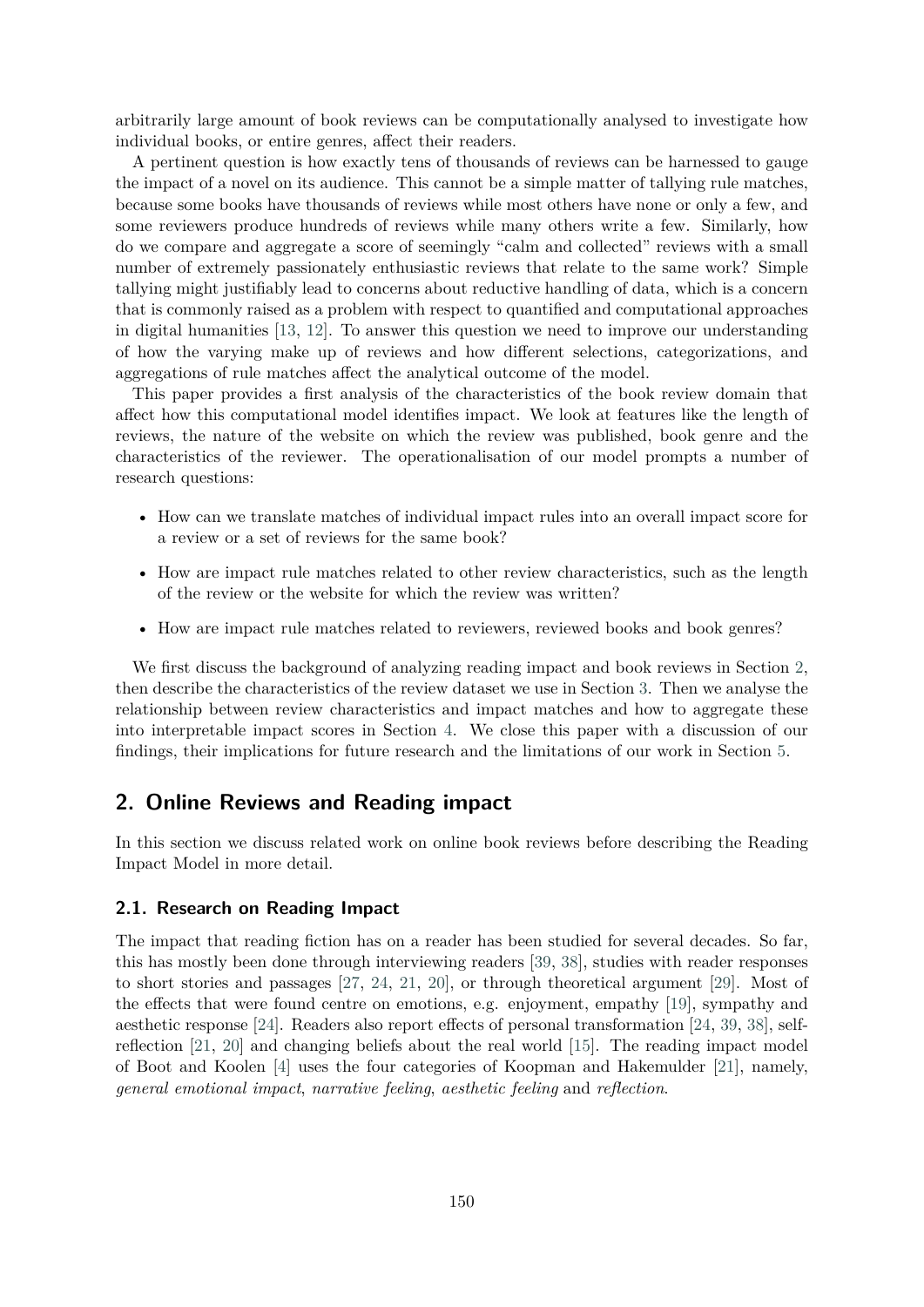#### **2.2. Research on Online Book Reviews**

Online book reviews have also been used as a source to study literary reception, mostly through close reading of a relatively small number of reviews [16, 14, 26, 48]. Spiteri and Pecoskie [42] analysed 536 online book reviews to derive a taxonomy of reader's experiences. Driscoll and Rehberg Sedo [11] analysed language use in 692 Goodreads reviews using feminist theory to understand how reviewers articulate intimate reading experiences. There are also some computational studies using large scale datasets, e.g. Hajibayova [17] looked at language use in 475,000 Goodreads reviews to investigate reader's perceptions and behaviours. Thelwall [46] looked at author gender preferences of readers in 200,000 Goodreads reviews. Finally, Rebora et al. [35] used textual entailment and text reuse detection methods to classify 3,500 sentences from Goodreads reviews to the Story World Absorption Scale by Kuijpers et al. [22]. Lendvai et al. [23] recently released a corpus of these sentences, manually annotated using the absorption scale.

Some potential issues with insincere reviews have been signaled. Authors and publishers may game the system by writing positive reviews of their own books and negative reviews of competitors' books [41]. Reviews can also be bought, with companies offering to write reviews for profit [44]. There are some characteristics of insincere reviews that can be used to (semi-) automatically detect them with some level of reliability [40]. However, there is also a gray area of reviews for which it is nigh impossible to judge their sincerity. Ott et al. [31] developed a generative model for deception along with a deception classifier to estimate the prevalence of fake reviews for hotels from six websites and found that 2-6% of reviews are likely deceptive.

Reviews can also be written as a form of identity formation: reviewers are not just focusing on their actual reading experience but care about how they are perceived by others and may report a reading experience that is partly informed by their desired outcome [8, 32]. Thelwall and Kousha [47] found that the book-based social network Goodreads is a genuine hybrid platform in which the majority of users engage with both book-based activities (adding, rating and reviewing books they have read) and social activities (building a network of friends and followers and uploading photos). Beyond these social considerations, reviews are also a genre, with online reviews perhaps developing their are own conventions [10, 43, 1, 45].

Finally, differences have been highlighted between reviews on book selling sites and those on social book review sites, especially as to objectives and motivations of reviewers for writing reviews [9]. On book selling sites reviewers write more purchase oriented reviews and sometimes include aspects of the selling process. They are also more likely to provide more extreme values in their ratings and reviews, perhaps to influence potential buyers, which is less directly relevant on platforms where no books are sold.

### **2.3. The Reading Impact Model**

The Reading Impact Model [4] was recently published as a generic model for studying expressions of reading impact in book reviews. The model consists of  $257$  rules.<sup>1</sup> Each rule contains an impact term that is either a single word, like *adembenemend* (English: 'breathtaking'), or a phrase, like *op het puntje van (me|mijn|je) stoel* ('on the edge of (my|your) seat'). For single word terms, the rule is checked against the lemma of a word in the sentence. The phrases are matched against sentences as regular expressions, so no lemma information is used. Instead,

<sup>1</sup>The model is available from https://github.com/marijnkoolen/reading-impact-model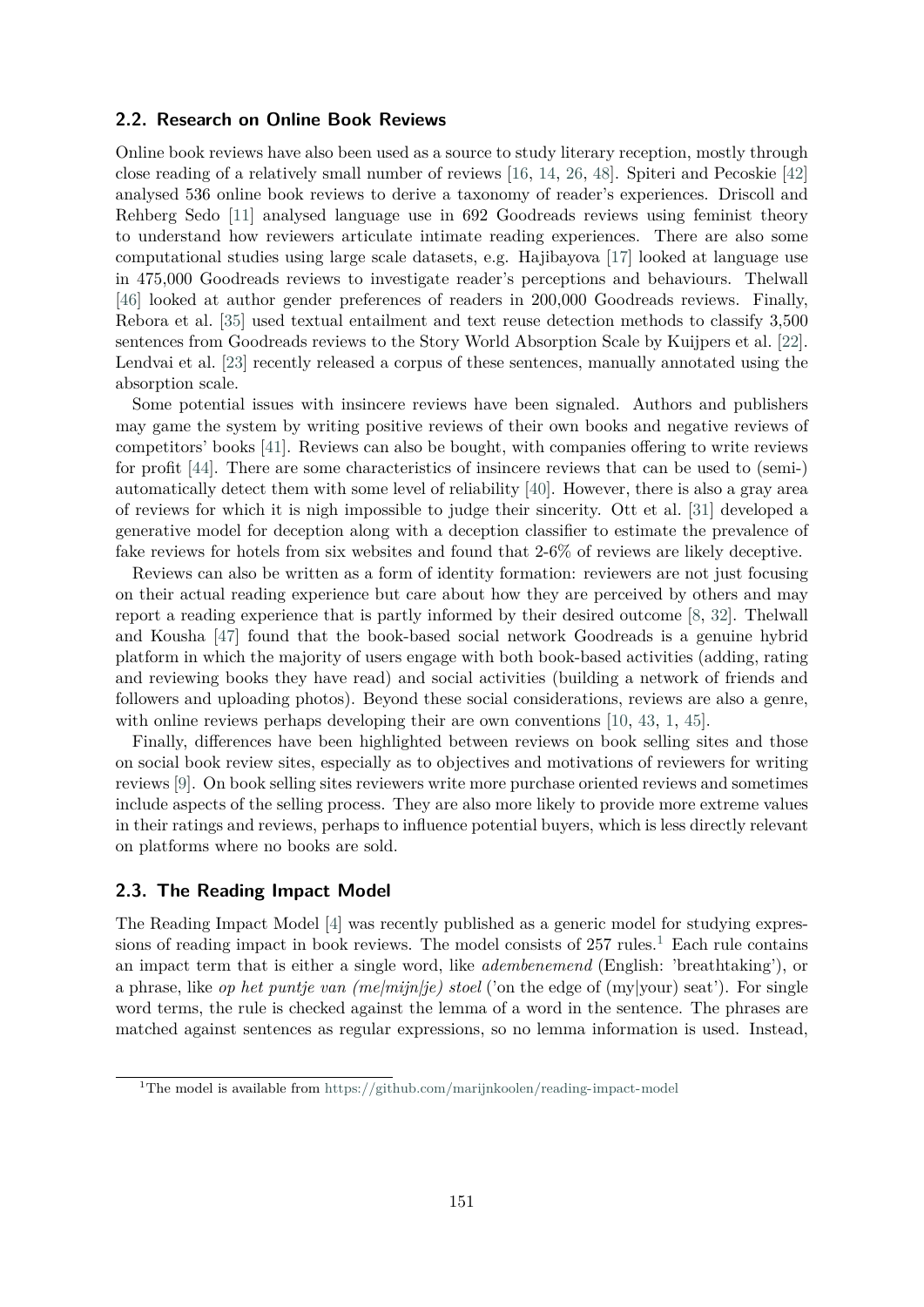the phrases contain morphological variants (*me|mijn*) to compensate for such variation in the surface form of the sentence.

The model uses the four impact categories of Koopman and Hakemulder [21]. *Emotional impact* is a generic impact category, while *narrative feeling* or *narrative impact* is impact of narrative aspects like the story, plot or characters. *Aesthetic feeling* or *aesthetic impact* is impact of style. Finally, *reflection* is impact that makes the reader reflect on things external to the book, which could be their own thoughts, memories or attitudes, or ideas about other people or things. The model was validated using a set of sentences annotated by multiple persons, with the rules for *emotional impact*, *narrative feeling* and *aesthetic feeling* corresponding well to human judgements. However, *reflection* is not well captured, which according to Boot and Koolen [4] is probably due to a lack of rules to cover all the ways in which a reviewer can express reflection about the external world.

Several rules have the same impact term, like *schitterend* (English: 'beautiful'). If the sentence contains no specific book aspect, the expression will be categorized as 'emotional impact', a general category with affective terms. However, if the sentence contains both *schitterend* and a story aspect like *verhaal* ('story') or *personage* ('character'), the expression is labeled as 'narrative impact'. If *schitterend* co-occurs with a stylistic aspect like *geschreven* ('written') or *schrijfstijl* ('writing style'), it is labeled as 'aesthetic impact'.

## **3. Review Characteristics**

In this section we look at the characteristics of the reviews in the dataset and how these characteristics are related to matches from the Reading Impact model.

It is possible that certain kinds of reviews or certain kinds of reviewers have more matches with the Reading Impact model than others, which might skew the overall picture we get for the reviews of a certain book, author or genre. As is typical of web data [18, 30, 34], there are various aspects that can lead to skewed distributions. Differences in popularity will result in some books having thousands of reviews while most others will have none or just a few. The overall group of reviewers is huge and widely varied, with some highly prolific reviewers writing hundreds or thousands of reviews, and again most others writing only a single review. Some write very personal or highly idiosyncratic reviews while others write fairly standard or superficial reviews. Many reviews will be short but some will be very long. Long reviews have a higher a priori probability of matching impact rules, as they have more sentences and/or more words per sentence. Short reviews and reviews with short sentences have lower probabilities.

Reviewers on book selling platforms like Amazon have additional aspects to review, such as the acquisition process, and different motivations for writing the review, including to share their experience with and opinion of the book seller [9]. All these different aspect may affect how the reading impact of a book should be adequately pieced together from different reviews.

### **3.1. Review preprocessing**

The impact model comes with a matcher function that accepts sentences either as plain text strings or as syntactically parsed trees in the format created either by Alpino<sup>2</sup> or spacy.io.<sup>3</sup>. Many rules are based on the lemma of a word instead of specific morphological variants. We

<sup>2</sup>http://www.let.rug.nl/vannoord/alp/Alpino/

<sup>3</sup>https://spacy.io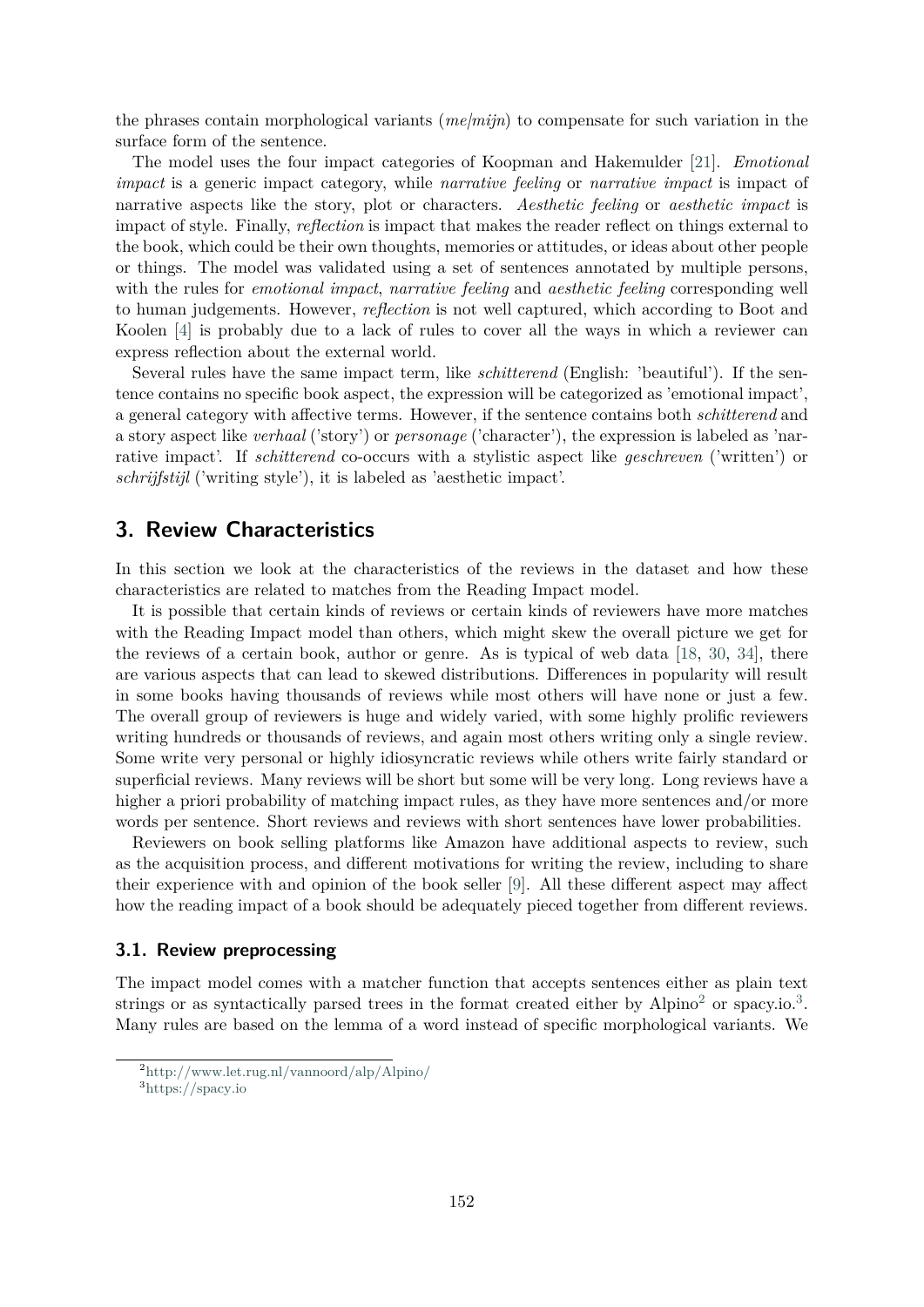| Source        | $#$ Reviews | $#$ Sentences |            | $#$ Words  |            |              |
|---------------|-------------|---------------|------------|------------|------------|--------------|
|               |             | Total         | Per review | Total      | Per review | Per sentence |
| Boekmeter     | 7,250       | 79,005        | 10.9       | 1,642,051  | 226.5      | 20.8         |
| Bol           | 254,081     | 1,308,628     | 5.2        | 21,797,198 | 85.8       | 16.7         |
| <b>Dizzie</b> | 26,880      | 244,990       | 9.1        | 4,598,881  | 171.1      | 18.8         |
| Goodreads     | 90,602      | 667,691       | 7.4        | 10,068,300 | 111.1      | 15.1         |
| Hebban        | 48,783      | 726,584       | 14.9       | 13,867,809 | 284.3      | 19.1         |
| I TI          | 7.004       | 63,177        | 9.0        | 1,205,802  | 172.2      | 19.1         |
| WLJN          | 38,210      | 272,646       | 7.1        | 4,790,380  | 125.4      | 17.6         |
| Total         | 472,810     | 3,362,721     | 7.1        | 57,970,421 | 122.6      | 17.2         |

| Table 1                                               |  |  |  |  |
|-------------------------------------------------------|--|--|--|--|
| Descriptive statistics of the sources of book reviews |  |  |  |  |

preprocessed all reviews using NLTK [2] to split the whole text into sentences, then using Alpino for the syntactic analysis of the individual sentences.

## **3.2. Review lengths by platform**

The collection of book reviews that we use consists of 472,810 reviews of fiction, written in Dutch. The majority of reviews come from an earlier collection created by Boot [3], which we extended with additional reviews from Goodreads. The reviews come from seven different review websites (Table 1):

- Boekmeter:<sup>4</sup> a Dutch website with over 13,000 members who can rate and review books.
- Bol:<sup>5</sup> a major Dutch webshop that sells a huge range of products including books. Buyers of products are invited to write a review of their product, so not everyone can review any book they like. Several reviews discuss the selling and shipping process.
- Dizzie:<sup>6</sup> a Dutch book review platform that is no longer online, on which members could discuss and reviews books.
- Goodreads:<sup>7</sup> an international social book cataloguing website with over 90 million members and over 90 million reviews, where any member can write a review on any book they choose. Our sample of reviews was crawled targeting Dutch language reviews by focusing on Dutch authors, although the reviews also cover thousands of books by non-Dutch authors. Because of this focus, the set of reviews is most likely not representative of all Dutch reviews and reviewers on Goodreads.
- Hebban:<sup>8</sup> a Dutch book reviewing platform with over 200,000 members who can review and discuss books they have read or want to read next. Members can review any book that is in the Hebban catalogue, and ask for additional books to be added by the platform editors.

<sup>4</sup>https://www.boekmeter.nl

<sup>5</sup>https://www.bol.com/nl/

 $6$ Originally at https://dizzie.nl, a short description can be found at https://mustreads.nl/dizzie-nl/.

<sup>7</sup>https://www.goodreads.com

<sup>8</sup>https://www.hebban.nl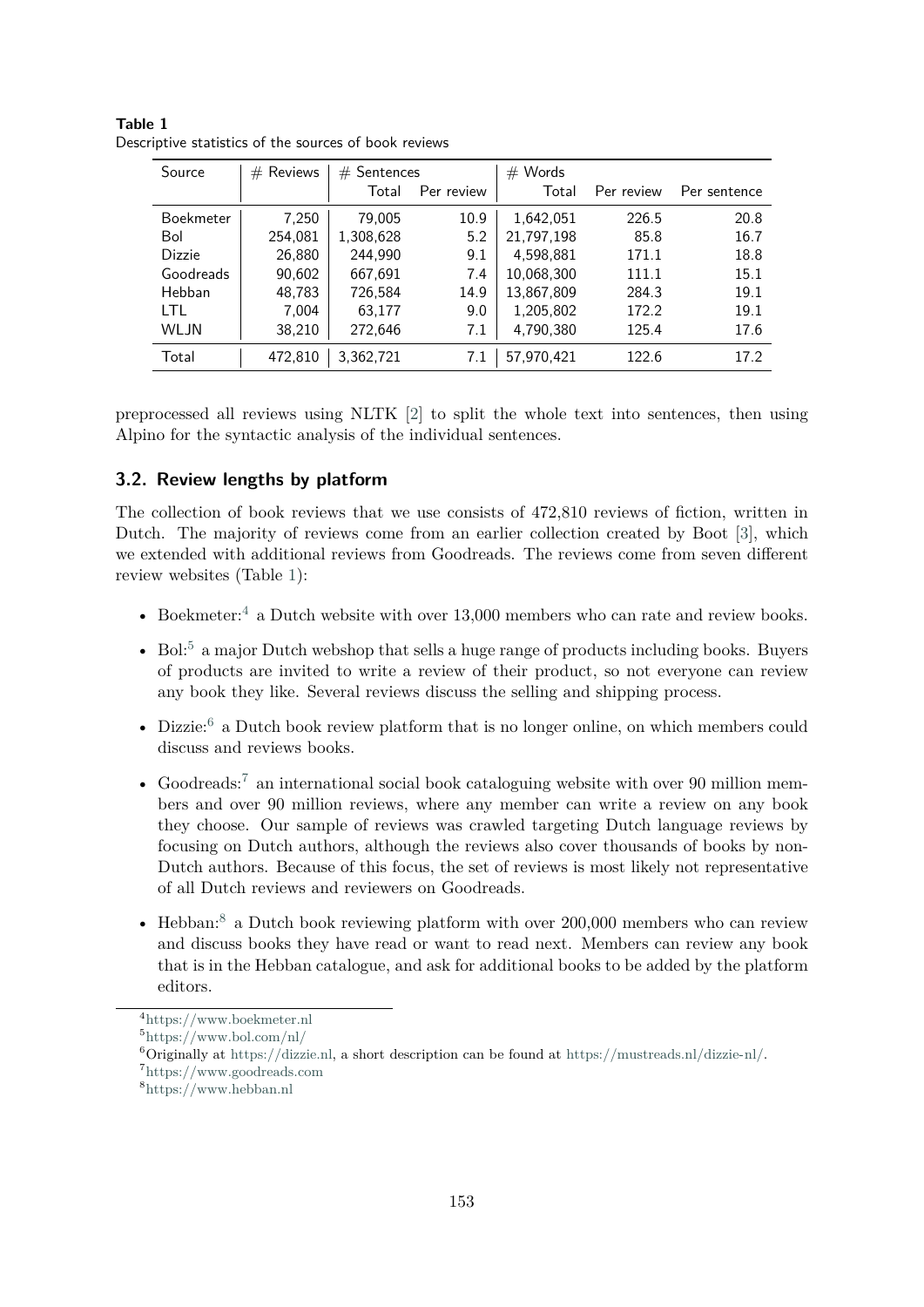

Figure 1: Distribution of reviews over review length in terms of number of words (left), and sentences (middle) and number of words per sentence.

- Lezers Tippen Lezers  $(LTL):<sup>9</sup>$  a Flemish website where readers can find tips on what to read next and post reviews.
- Wat Lees Jij Nu  $(WLJN)$ :<sup>10</sup> a small Dutch book review website that is no longer online. The site places no restrictions on what members can review.

The reviews from the different platforms have some different characteristics, as shown in Table 1. The majority of reviews come from Bol, which are shorter on average (85.8 words) than those of other platforms. The Dutch Goodreads reviews have an average number of words of 111.8 and an average number of sentences of 7.7, which is somewhat longer than reported for English reviews from Goodreads by Dimitrov et al. [9] (87.8 words and 5.0 sentences). This may be due to general length differences between English and Dutch sentences (although we have not found clear evidence for this, see e.g. [33] for statistics on aligned sentences), or due to differences in how the reviews were collected. Dimitrov et al. [9] focused on reviews for books in the *biography* genre, whereas we started our crawl from a list of Dutch fiction titles.

The distribution of review length for the seven platforms is shown in Figure 1, using the number of words and sentences as units. The Y axis shows the probability of a review having a certain length. This normalisation to probabilities allows us to compare the reviews from different subsets of the collection. The plots use a logarithmic scale on the X axis. For the Y axis, the fraction of reviews are shown on a linear scale. The number of words (left) show that the review lengths for the seven platforms are roughly log-normally distributed.<sup>11</sup> This means the difference between using 100 to 250 words is similar to the difference between using 10 to 25 words. Why is the word distribution log-normal? Probably because the review length is positive but open-ended for most platforms. Many reviews have at least a few dozen words to a 100 words (where the peaks of the distributions are). It is possible (though unlikely, as the plots show) to use thousands of words more than the median, but only a few dozens of words less than the median.

The word distributions show significant shifts between the distributions, indicating that there are platform-specific factors playing a role in how much text reviewers write. The reviews on Boekmeter, Hebban and Lezers Tippen Lezers (LTL) have fewer short reviews than the other platforms. Bol deviates strongly at the longer end of the distribution, where its distribution

<sup>9</sup>http://lezerstippenlezers.be

<sup>&</sup>lt;sup>10</sup>Originally at http://www.watleesjij.nu/, a short description can be found at https://mustreads.nl/watle esjij-nu/

 $11$ We confirmed this by fitting theoretical models on the data and computing the Residual Sum of Squares for the normal  $(RSS = 1.47e^{-5})$ , log-normal  $(RSS = 2e^{-7})$  and exponential distributions  $(RSS = 1.3e-6)$ .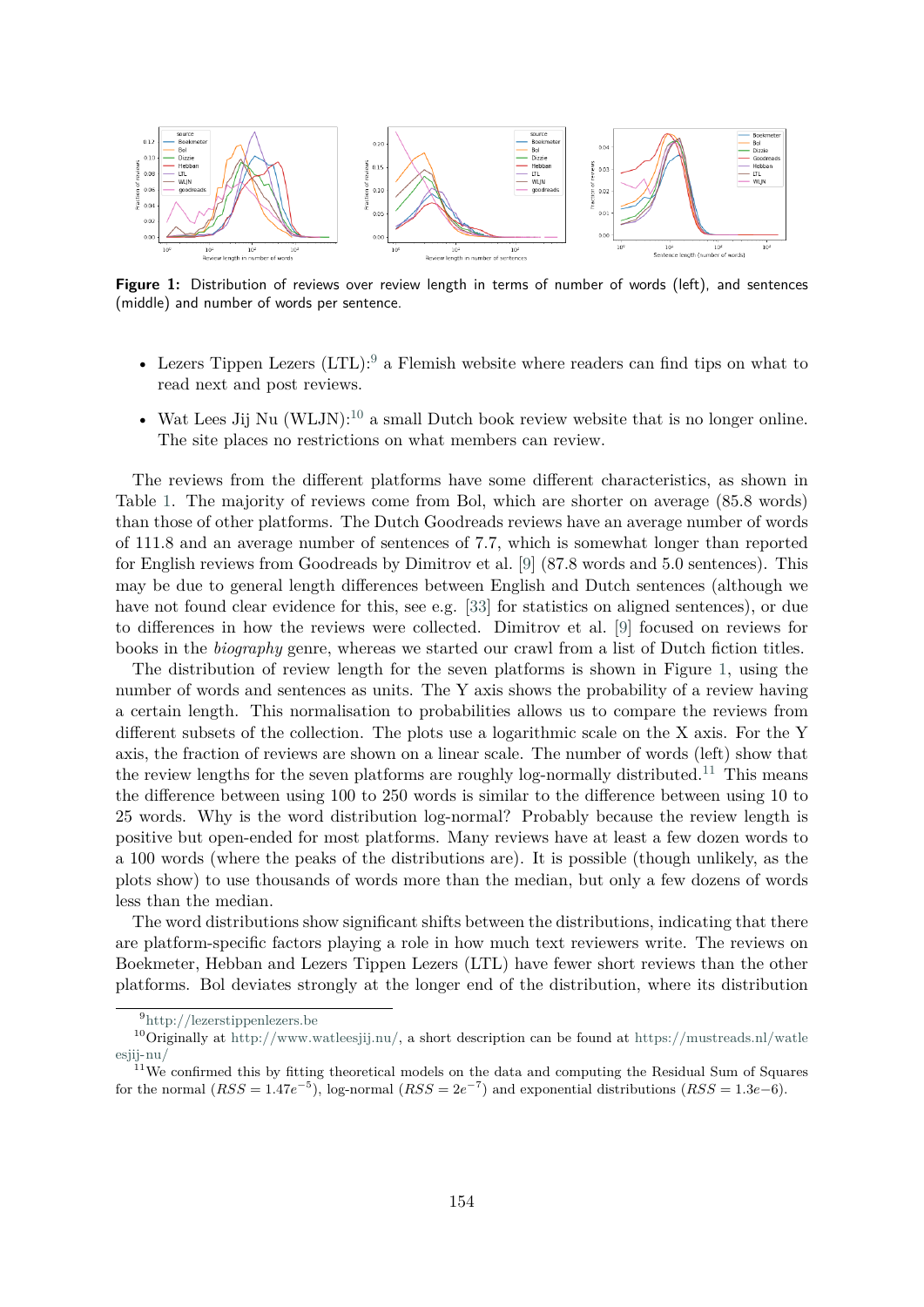

**Figure 2:** Review lengths by genre in terms of number of words (left), sentences (middle) and words per sentence (right). In a one-way ANOVA the three figures' p-values are below 0.001.

drops faster than the rest and stops at around 1000 words. This suggests an artificial limit, e.g. it looks like Bol restricts reviews to be at most 4000 characters. The longest review from Bol in our dataset is exactly 4000 characters, with another 178 reviews between 3950 and 4000 characters. Another deviation is seen in the Goodreads set, with many very short reviews of just two words. A manual check reveals that these are typically reviews saying e.g. '4 sterren' (*4 stars*). Given that on Goodreads users also provide star-based ratings these reviews simply mimic the rating and provide no additional descriptive information. For computing reading impact it would be relatively easy to identify these reviews and, we argue, filter them out without negative consequences for the reading impact analysis. An additional advantage would be that the remaining Goodreads reviews have a length distribution that is more similar to those of the other platforms. Still, when we want to compare reading impact in reviews across platforms, we should take into account these differences in length distribution.

The length distribution by number of sentences is shown on in the middle of Figure 1. There are few reviews longer than 40 sentences, but some are over 200 sentences. The longest is over  $500$  sentences and contains a very detailed summary of a book on finance.<sup>12</sup> Hebban has a higher proportion of reviews with more than 20 sentences than the other platforms.

Finally, the distribution of number of words per sentence (Figure 1) shows that on some platforms many reviews have some very short sentences, notably Goodreads and WLJN. But all platforms show a peak between 10 and 20 words and dropping off sharply after that, with virtually no sentences over 40 words. Also in terms of sentence length, the reviews from different platforms are comparable.

#### **3.3. Review lengths by genre**

As well as by platforms, review lengths differ by other characteristics. In Figure 2 we show the average review length for nine genre groupings: $^{13}$  fantasy, historical novel, literature, literary thriller, regional novel, romance, science fiction, suspense and youth (fiction for children of 13 years and older). As we note, reviews in the science fiction genre are clearly longer than in the other genres. This is mostly due to a larger number of sentences;<sup>14</sup> the number of words per

 $12$ We filtered our reviews to be only on fiction books, but there are mistakes in the available genre information.

<sup>&</sup>lt;sup>13</sup>The groups are combinations of on publisher-assigned genre codes (NUR). For instance, literature is a combination of NUR 301 (Dutch literary novel or novella) and 302 (translated literary novel or novella). The figures are based on the 242150 reviews for which we have the books' NUR code.

<sup>&</sup>lt;sup>14</sup>Post-hoc analysis using the Tukey-HSD test show SF differs significantly from the other genres for number of sentences and number of words.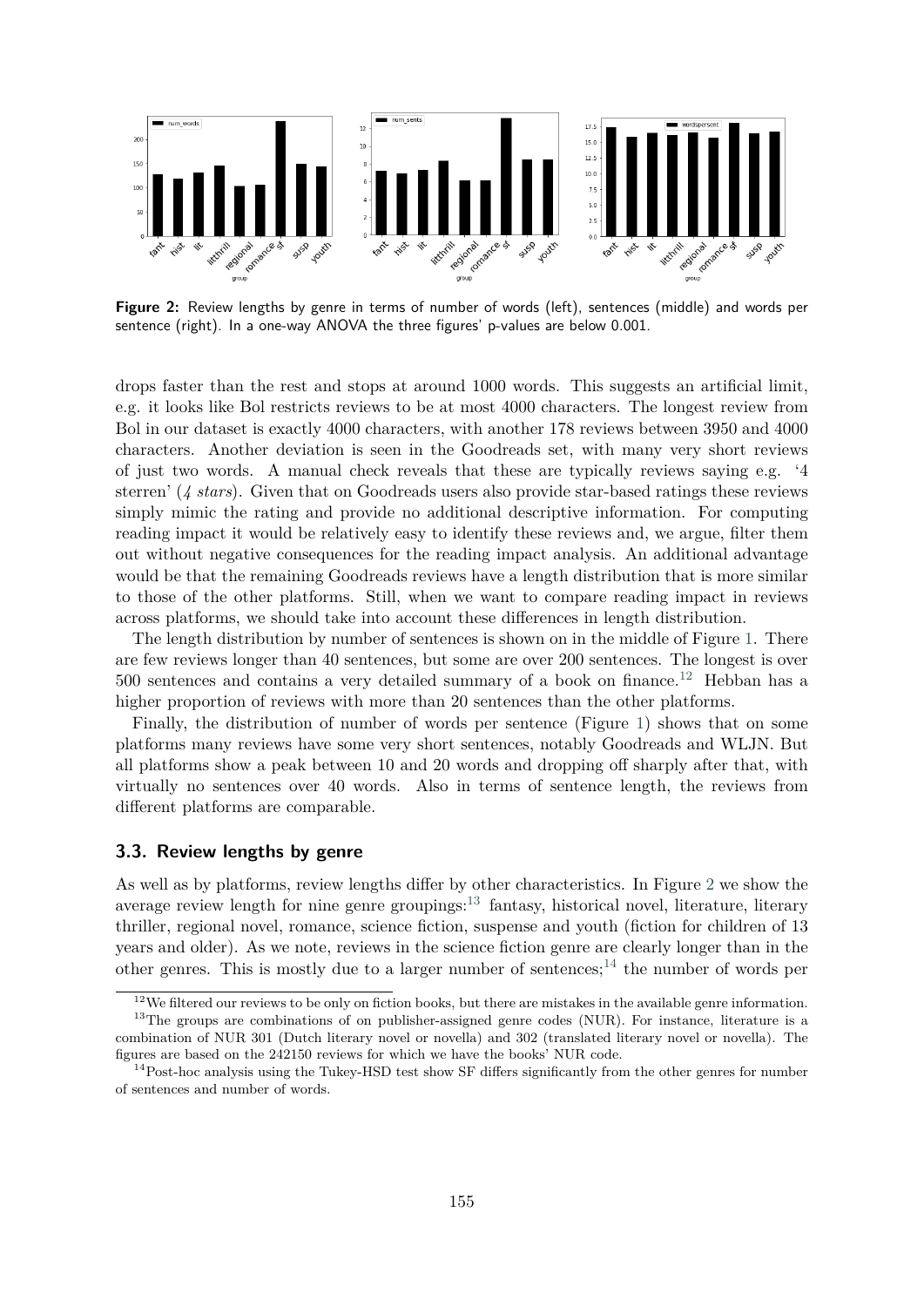

**Figure 3:** Subjectivity by genre in terms of word count (left) and word count per sentence (right). In a one-way ANOVA the figures' p-values are below 0.001.

sentence vary only slightly.

In the next section (4) we will look at how these lengths affect impact. Here we look at how genre affects subjectivity, which we define as the number of occurrences of first and second person singular pronouns. We assume that sentences where the reviewers refer to themselves (e.g. 'it made me laugh') or to the reader of the review ('it will leave you speechless') are prime candidates to look for expressions of reading impact. We use LIWC to compute these numbers [5]. In Figure 3 we show these counts by genre, as raw numbers as well as per sentence. We notice that in terms of raw numbers, the science fiction genre scores highest. However, when we look at subjectivity per sentence, it becomes clear that science fiction readers use less subjectivity references per sentence than e.g. readers of fantasy. The most subjective readers are fantasy readers and , especially, younger readers.<sup>15</sup> If subjectivity per sentence depends on genre, that might imply that we should not simply 'correct for' the number of sentences when we try to define an impact score in section 4.

### **3.4. Review lengths by reviewer and per book**

The average review length is 7.1 sentences. But the average length of the reviews per book depends very much on the book. Figure 4 shows the distribution of the average number of reviews by book (left) and by reviewer (right). Some titles with on average very short reviews are *Harry Potter and the Half Blood Prince*, *The Devil Wears Prada* and *Shopalicious!* Titles with on average longer reviews include the thrillers *I Am Pilgrim* and *Passenger 23*. Similarly, reviewers vary widely in the amount of text that they produce.

If review length is related to the number of impact expressions, then it is important to understand how review length is related to other aspects of reviews. For instance, popular books have more reviews than unpopular or obscure books, but their reviews might also differ in length. Perhaps popular books get more short reviews than less popular books. The same applies to reviewers. Reviewers who write many reviews may write longer or shorter reviews than reviewers who write only a few reviews. We split the review set into three subsets with a low, medium and high number of reviews per book or per reviewer. Because the distribution is highly skewed, we use thresholds at different orders or magnitude, with low, medium and high respectively corresponding to  $0 < x \le 10$ ,  $10 < x \le 100$  and  $x \ge 100$  reviews per book or per reviewer. Figure 5 shows the distribution of review length for different subsets of reviews, for books (left side) and reviewers (right side). For the split in reviews per book, the Low, Mid

<sup>&</sup>lt;sup>15</sup>Confirmed by post-hoc analysis.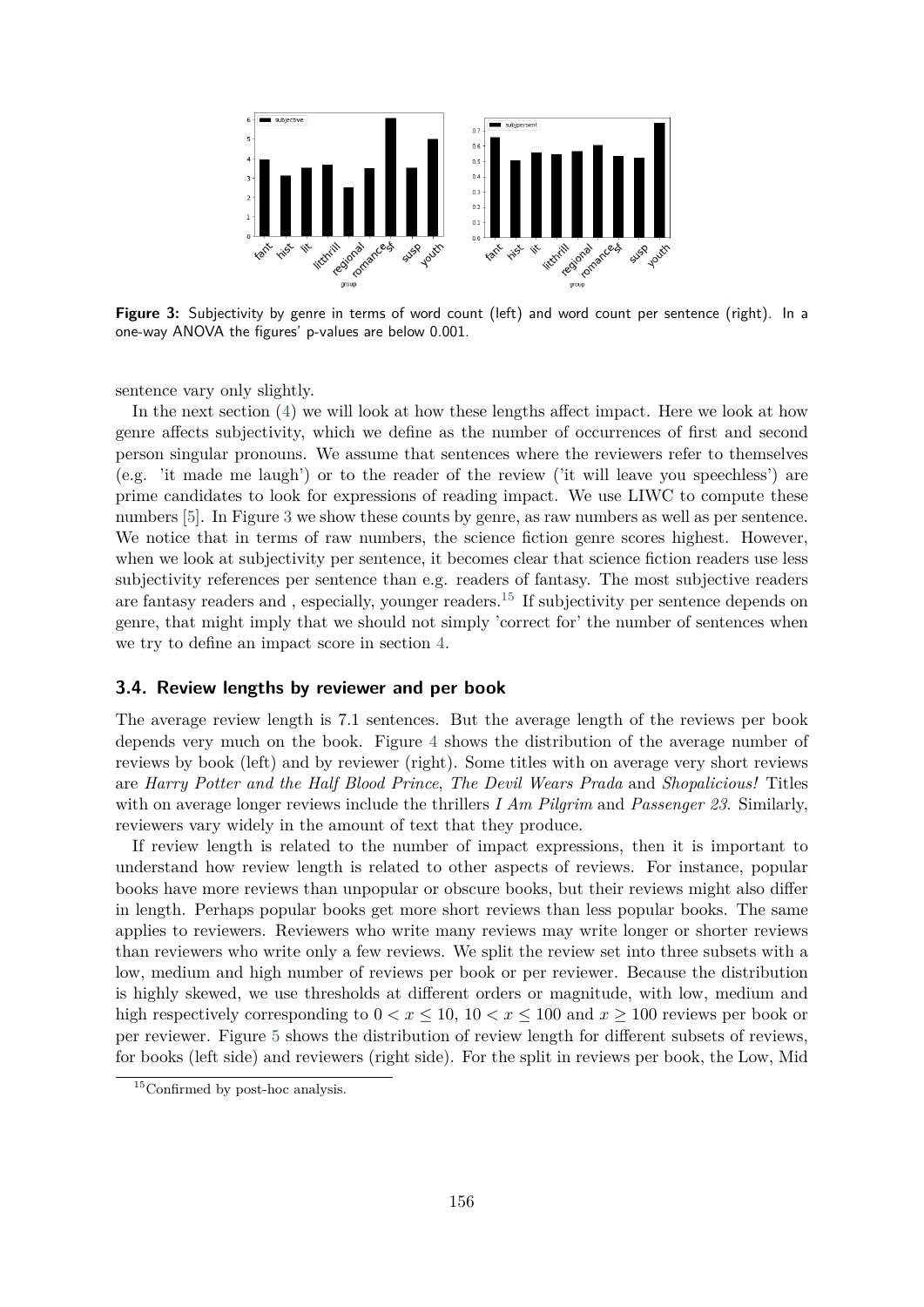

**Figure 4:** Frequencies of average review length in sentences by book (left) and by reviewer (right), cut off at 25.



Figure 5: Kernel density estimation of review length (in number of words) for different subsets based on books (left) and reviewers (right) with a low, medium or high number of reviews. The dashed vertical lines represent the mean length using the logarithm of the number of words.

and High frequency sets contain 38%, 47% and 14% of all reviews respectively. For the split in reviews per reviewer, the sets contain 57%, 23% and 19% of the reviews.

On the left side of Figure 5, this frequency split is shown for the number of reviews per book. The different subsets have very similar distributions, with the reviews for high frequency reviewed books having a larger fraction of short reviews and a lower fraction of long reviews. The dotted vertical lines show the per-subset mean length of the logarithm of the number of words. The KL-divergence, which is a number to quantify the distance between two distributions, between the overall distribution and each of the three subsets is 0.01, 0.00 and 0.02 respectively. Although the differences are statistically significant (a one-way ANOVA with Tukey post-hoc tests shows all paired differences are significant with *P <* 0*.*001), they are very small. The take away message is that, as far as review length is concerned, popularity (in terms of number of reviews per book) causes no big distinction between books with different numbers of reviews. So even though individual reviews differ drastically in length, when aggregated at the book level, book popularity does not introduce a hurdle in comparing reading impact scores between books.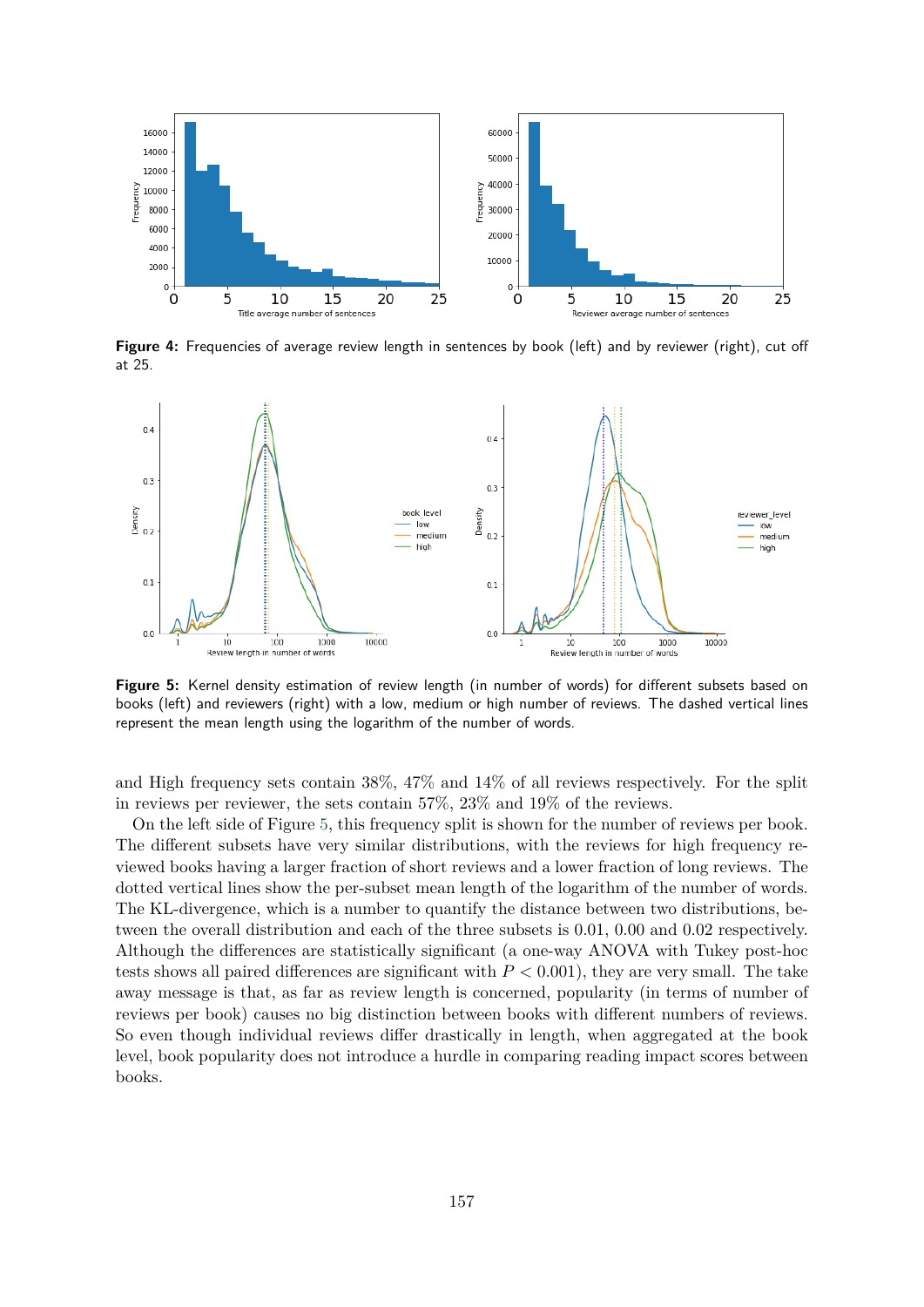On the right side of Figure 5, the frequency split shows stronger differences. The reviews by frequent reviewers tend to be longer than those of infrequent reviewers. The KL divergence between the overall set and each of the three splits is 0.05 for Low frequency, 0.04 for Mid and 0.13 for High frequency reviewers, and again all post-hoc tests are statistically significant with P-values well below 0*.*001. In other words, when comparing individual reviewers on reading impact scores, there is a review length effect that should be taken into account.

## **4. From Impact Rule Matches to Impact Scores**

For each review we compute rule matches in different categories. But how do we get from the numbers of matches to numbers that help us compare the impact in individual reviews or the impact of a book, author, genre or reviewer, based on a set of reviews? More generally, we want to know to what extent we can generalize the findings from applying the Reading Impact model on (a subset of) the review dataset.

First of all we should note that counts of impact matches only make sense in comparison. To say that person x's review of book y has narrative impact count z is only meaningful in comparison with another review. But there are other reasons why the raw numbers by themselves, even if averaged over book or genre (etc), are insufficient. The first is that, as we showed above, the length of reviews differs systematically by book or genre (etc). The second reason is that even within a single review there is no way to compare the impact numbers for different categories. We discuss these reasons in the next two subsections.

In the analyses in this section, we leave out the impact matches in the *reflection* category as the impact rules in this category have not been validated with human judgements, whereas *emotional impact*, *aesthetic feeling* and *narrative feeling* have [4].

#### **4.1. Length of sentences**

The Reading Impact model uses word lemmas and longer phrases (continuous and discontinuous phrases where there can be words in between the impact phrase parts) to identify expressions of impact. Longer phrases cannot be matched with very short sentences. Very long sentences can match with many impact rules and as they tend to contain a larger number of distinct words, they also have a higher a priori probability of matching with impact rules. Therefore, there might be a sentence length effect on impact matches that has consequences for comparing impact scores across reviews, or subsets of reviews where one subset has longer sentences than another.

To gauge the extent of this effect we analyse the probability of matching impact for the various categories for sentences of different length (Figure 6, left). Of the 3.36 million sentences in our review dataset there are 866,541 sentences that match at least one impact rule (26%). So on average, one in four sentences contains an expression of reading impact. As expected, the probability of matching at least one rule of any of the four categories goes up with sentence length, though not indefinitely. For very long sentences of several hundreds words, the probability is lower than for sentences between 100 and 200 words. A manual inspection shows that many of these very long sentences are highly idiosyncratic. For instance, one such sentence has a few hundreds commas followed by a statement how these represent only a fraction of the superfluous commas in the book:

יכול לכול להוביל להוביל להוביל להוביל להוביל להוביל להוביל להוביל להוביל להוביל להוביל להוביל להוביל להוביל להוביל להוביל להוביל להוביל להוביל להוביל להוביל להוביל להוביל להוביל להוביל ה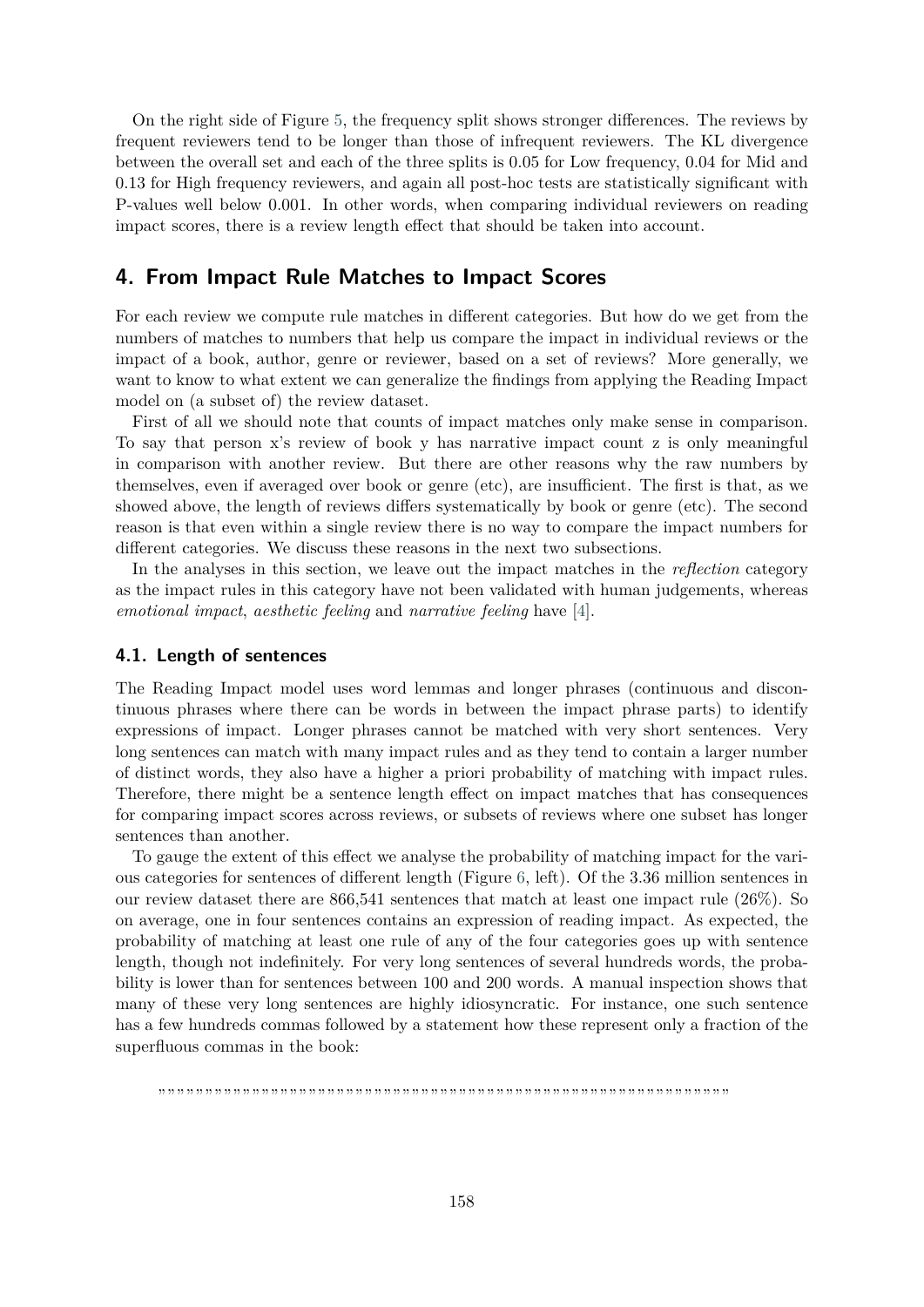

**Figure 6:** Probability of matching at least one impact rule, for sentences (left) and reviews (right) of different lengths.



Although the reviewer is conveying their dislike of the use of commas in the book, the rules do not consider this an expression of impact.

For emotional impact (blue line), sentences around 10 words have a lower probability of matching emotional impact rules than sentences of one or two words. This is probably due to many one or two word sentences being no more than an evaluative term like *schitterend* ('beautiful'), or *aanrader* ('recommended'). Without any further context, these are categorized as overall emotional impact. This has consequences for the distinction between popular and less popular books. As we saw in Figure 5, books with many reviews tend to have a somewhat higher proportion of very short reviews. If we would average impact scores for a book based on the fraction of reviews that express impact in a certain category, or on the density of impact expressions in the review, the many short reviews would boost the emotional impact score for popular books more than the scores for other impact categories. Put another way, popular books would have a tendency to score higher on emotional impact than non-popular books because of the short reviews. Whereas, if we were to compute scores by considering the amount of review text, these short reviews would have less influence than long reviews, because the longer reviews tend to have more overall matches in all of the categories. Although it is not entirely clear at this point how this insight should inform our choices for how to aggregate scores from reviews of the same book, at least this analysis has made us aware that the choice we make has consequences for how popular books compare to non-popular books.

#### **4.2. Length of the review**

As mentioned above, in longer reviews one would expect higher impact counts. It could be argued that, if e.g. genres have differing lengths of reviews, we should take that into account and look at impact counts per sentence or per word. But this is actually a tricky question. Do readers who write longer reviews also write more about the impact? If that is true, we have to correct for length to avoid giving more weight to the verbose reviewer. Or is a longer review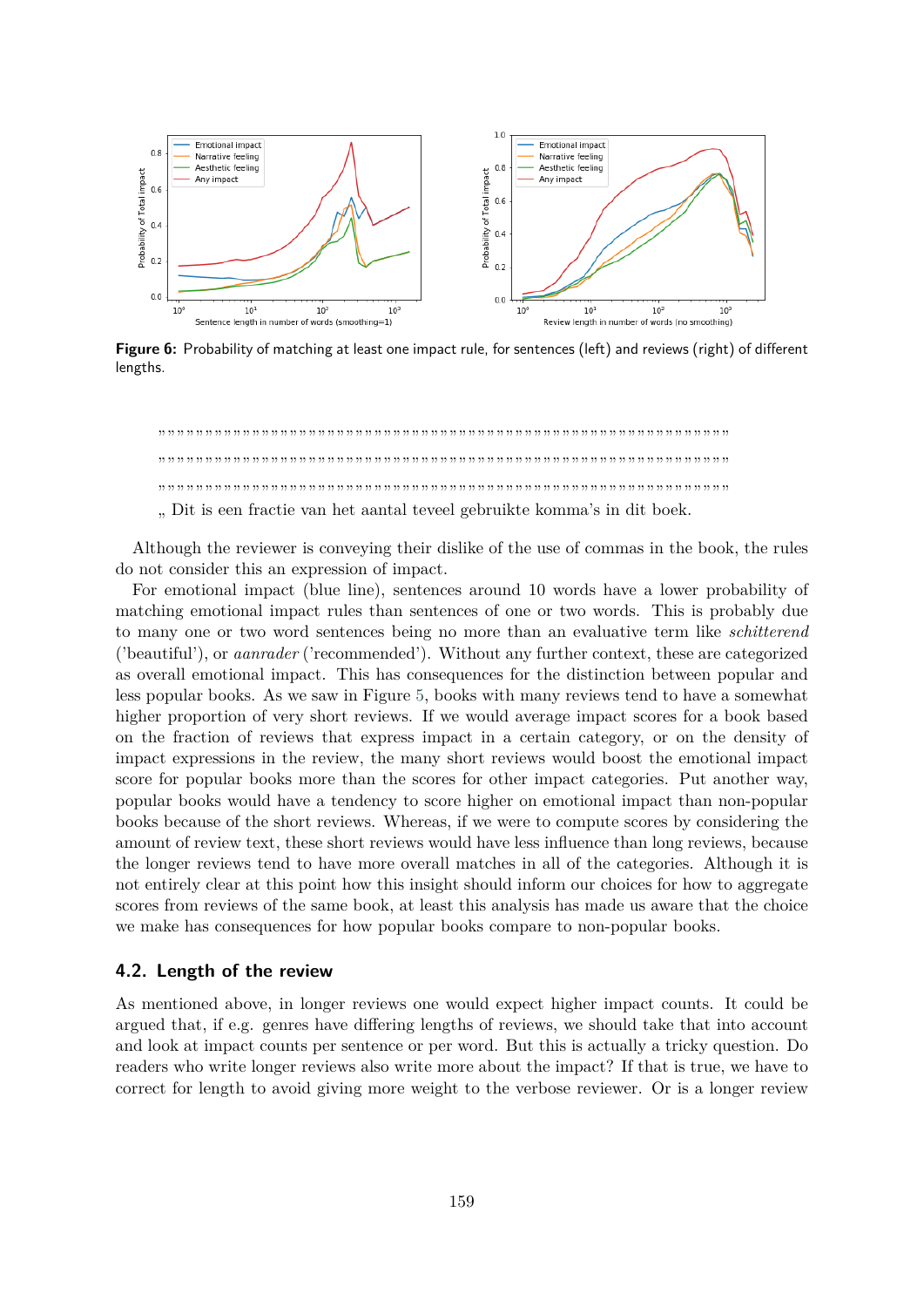

Figure 7: The proportion of reviews that have at least one impact expression for different types of impact, for books (left) and reviewers (right) with a low  $(x \le 10)$ , medium  $(10 < x \le 100)$  or high  $(x > 100)$ number of reviews.

longer because reviewers include a longer summary of the story, presumably more factual? In that case correction for length of review would be unfair to the verbose reviewer.

A total of 347,491 reviews in the dataset have at least one impact match (73% of all reviews). The probability that a review has at least one impact rule match is shown on the right in Figure 6. We see that, at the level of whole reviews, very short reviews have a very low probability of matching impact rules. One or two word reviews have 2% probability, with three, four or five words this goes up to 5%, 7% and 10% respectively. We draw two lessons from this observation. First, the low probability at the review level is in stark contrast with probability at the sentence level shown on the left of Figure 6, where very short (one or two word) sentences have an almost 20% probability of having an impact match. These very short reviews necessarily have very short sentences, but these are not ones with impact matches. Therefore, the very short sentences with impact matches must come from longer reviews. Second, the low probability at the review level means that in a set of reviews for e.g. the same book, a higher proportion of very short reviews results in a lower proportion of reviews with impact matches. In Figure 5 we saw that popular books have a somewhat higher proportion of very short reviews than less popular books. This finding suggests that, to compare popular and less popular books, the different proportions of short reviews needs to be taken into account. Or more generally, that in weighting the importance of finding an impact match in a review, we should take the review length into account.

### **4.3. Number of Reviews per Book and Reviewer**

Are there important differences in how often reading impact expressions are found in reviews for books with different levels of popularity, or in reviews written by reviewers with different levels of reviewing frequency? These questions are important to understand whether such differences in frequency are an underlying cause of any differences observed when comparing reading impact across a specific set of books. If reviews of popular books would be much more likely to contain, for instance, expressions of aesthetic impact than less popular books, then observing this difference in comparing a Harry Potter book against a relatively unknown fantasy novel does not necessarily tell us much about how these specific books differ in terms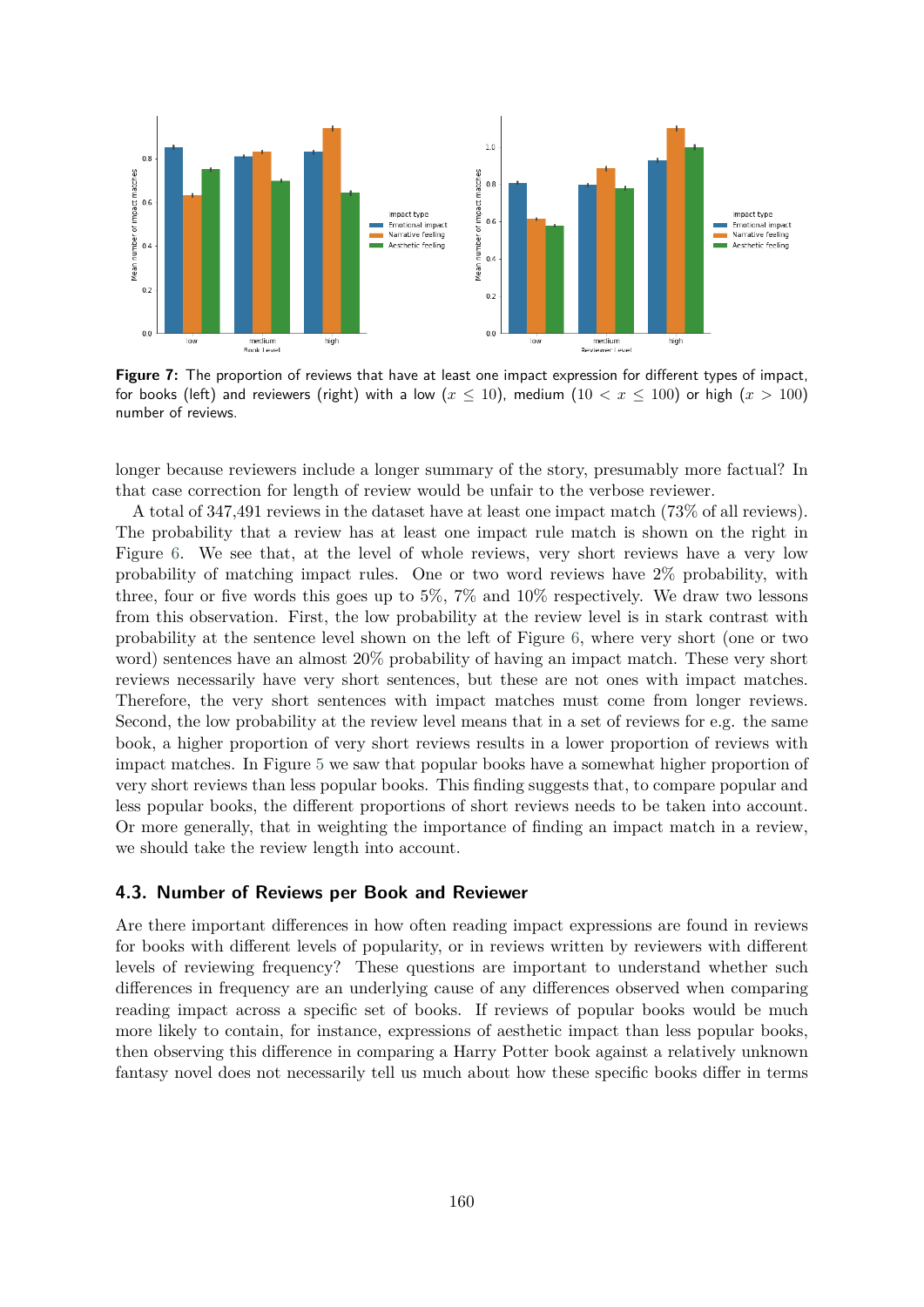of aesthetic impact. It is possible that popular books are more popular because their aesthetic impact is part of their appeal, but it is also possible that their popularity draws a reviewer's attention to the writing style. The same goes for comparing two books, one of which having reviews by mostly frequent reviewers, the other having reviews by mostly infrequent reviewers. If frequent reviewers write longer reviews and have a checklist of aspects to include in their review, while infrequent reviewers write short reviews with only the first thing that comes to mind, then it is possibly more worthwhile to think about why different books draw different types of reviewers than looking at the impact they express. If we find no frequency effects, it is easier to interpret differences between specific (sets of) books.

The impact of book and reviewer frequency in the collection on the mean number of impact expressions per review of a certain impact type, is shown in Figure 7. We use the same frequency levels as in Section 3.4. On the left the proportions are shown for books with a low, medium and high number of reviews. In the following analysis, we measured statistical significance of differences using the Kruskal-Wallis test by ranks and Bonferroni-Holm post hoc tests. These are non-parametric tests that do not assume normality of data distributions. All differences between impact types per book level are significant (*P <* 0*.*001), between book levels per impact type we find non-significant differences for Emotional impact between low and high  $(P = 0.74)$  and for Aesthetic feeling between medium and high  $(P = 0.49)$ . For emotional impact, the differences between books with a low, medium or high number of reviews (the blue bars) is small. For the two more specific impact types, the differences are more pronounced. Low popularity books tend to provoke more expressions of aesthetic feeling than more popular books, but fewer expressions of narrative impact. This could mean that more frequently reviewed books are more narrative-driven and draw the reader into the story world, while less frequently reviewed books tend have more noticeable writing styles. It could also mean that books with few reviews tend to be read and reviewed by reviewers who focus more on style. On the right the proportions are shown for reviewers, and all differences are significant with  $P < 0.001$ . Here we see a different patterns. First, reviewers who write more reviews tend to use more expressions of impact of all types. This is likely related to the fact that they tend to write longer reviews. Second, reviewers who write few reviews use more generic expressions of emotional impact than expressions of either aesthetic or narrative feeling, while more prolific reviewers tend to use more expressions of narrative feeling than generic expressions of emotional impact. Third, there is a upwards trend in the relative proportion of aesthetic feeling to emotional impact expressions. As mentioned above, it is possible that reviewers who write many reviews are more likely to go through a list of aspects they want to cover in their reviews, e.g. plot and stylistics elements. This would make sense if reviews follow genre conventions [10], with frequent reviewers possibly being more aware of these conventions or developing their own conventions.

#### **4.4. Correlation of Matches at the Review Level**

Obviously we would want to control for possible skewed relations between the number of impact matches of different kinds in a review. The question in this case is: is there some meaningful relation between e.g. the number of matches revealing narrative impact and those matches related to style? We can gauge this by pairwise plotting the number of matches of each impact category per review (Figure 8). The correlations of these pairwise scatter plots is 0.25 on average (cf. the column "Correlation" in table 2). The relatively low correlations may mean that in further analysis it would be advisable to normalize the number of matches in categories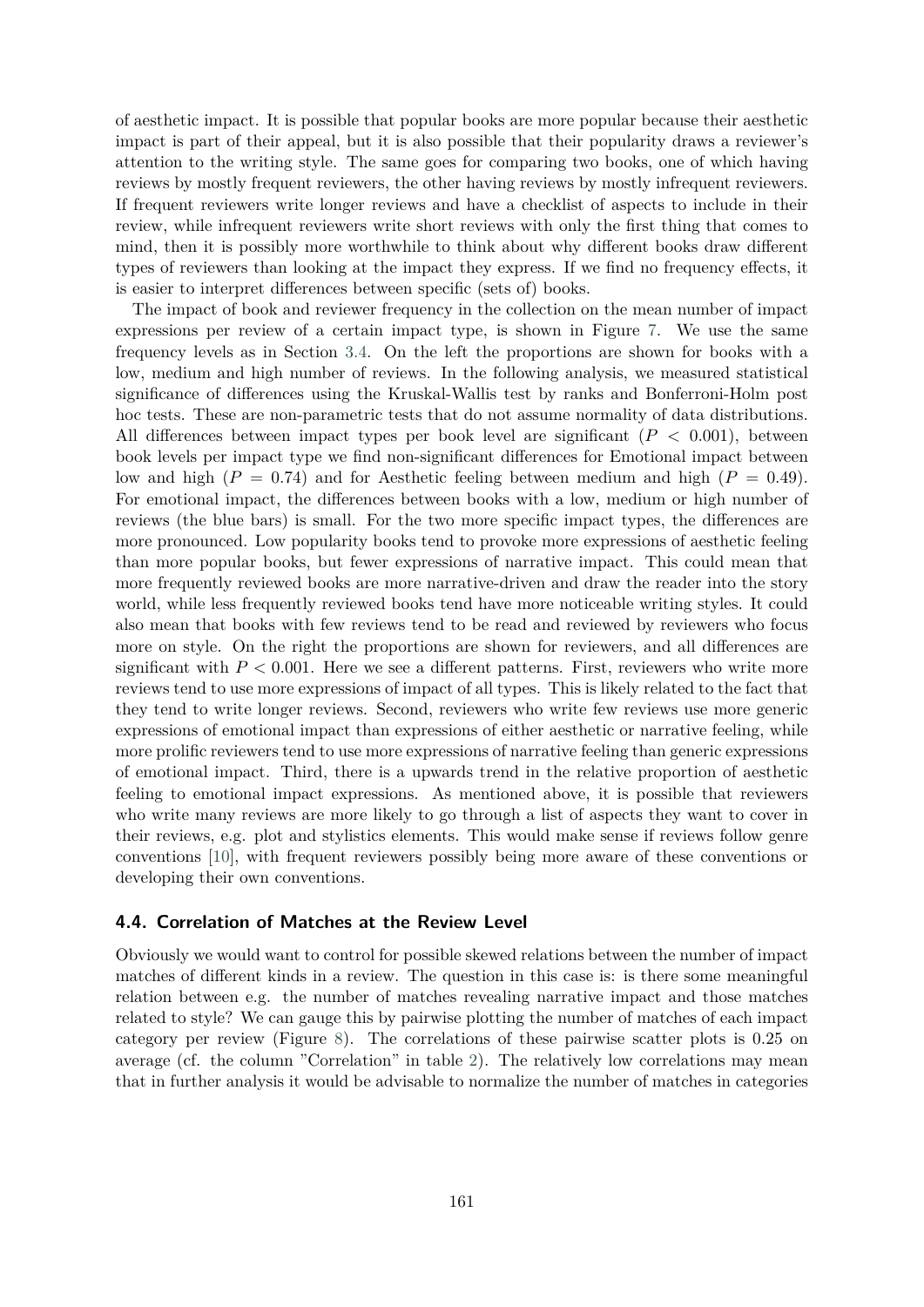

**Figure 8:** Pair wise scatter plots of the number of matches per impact category in reviews.

#### **Table 2**

Pearson's correlation between average counts in the different impact categories

|                                                                                           |      | Reviews by reviewer frequency |        |      |
|-------------------------------------------------------------------------------------------|------|-------------------------------|--------|------|
|                                                                                           |      | Low                           | Medium | High |
| Impact category combination   Correlation   $0 < x \le 10$   $10 < x \le 100$   $100 < x$ |      |                               |        |      |
| Narrative $\sim$ Aesthetic                                                                | 0.29 | 0.15                          | 0.32   | 0.35 |
| Narrative $\sim$ Emotional                                                                | 0.25 | 0.09                          | 0.36   | 0.35 |
| Emotional $\sim$ Aesthetic                                                                | 0.21 | 0.07                          | 0.30   | 0.32 |

when comparing across different impact categories.

We note that these correlations are not evenly distributed across reviewers. This can be shown by dividing reviews again in three categories depending on whether they are written by low, medium, or high frequency reviewers. For this we use the same procedure as in Section 3.4. The number of reviews per reviewer as a distribution is, as mentioned before, very heavily skewed. Reviewers writing only one review account for about 36 percent of the total amount of reviews while a long tail of reviewers produces hundreds of reviews per person with one reviewer topping out at 827 reviews. As can be gauged from table 2 the correlation between numbers of impact matches from different categories climbs as the number of reviews per reviewer increases. This trend becomes the more clear when we refine the procedure for dividing reviews according to reviewers' frequencies of reviewing so we can produce a more continuous graph of correlations (cf. Figure 9). The trend may be an effect of reviewers that write reviews more frequently adopting a more regular structure for reviews, dedicating balanced space to different kinds of reader interests. This effect may thus be indicative of a developing genre convention.

A closer inspection of outliers having particular large and unbalanced impact matches (e.g. a review with 42 aesthetic feeling matches but only 10 narrative feeling matches) reveals that these reviews are almost without exception "user generated data" artefacts that are rather atypical for online reviews. Mostly they are aggregate reviews constructed by compounding the findings of four or five readers into one review. Such reviews should of course not be ignored, but they do not seem to provide much useful additional information as to the point in question of determining how reviews can be made comparable for reader impact.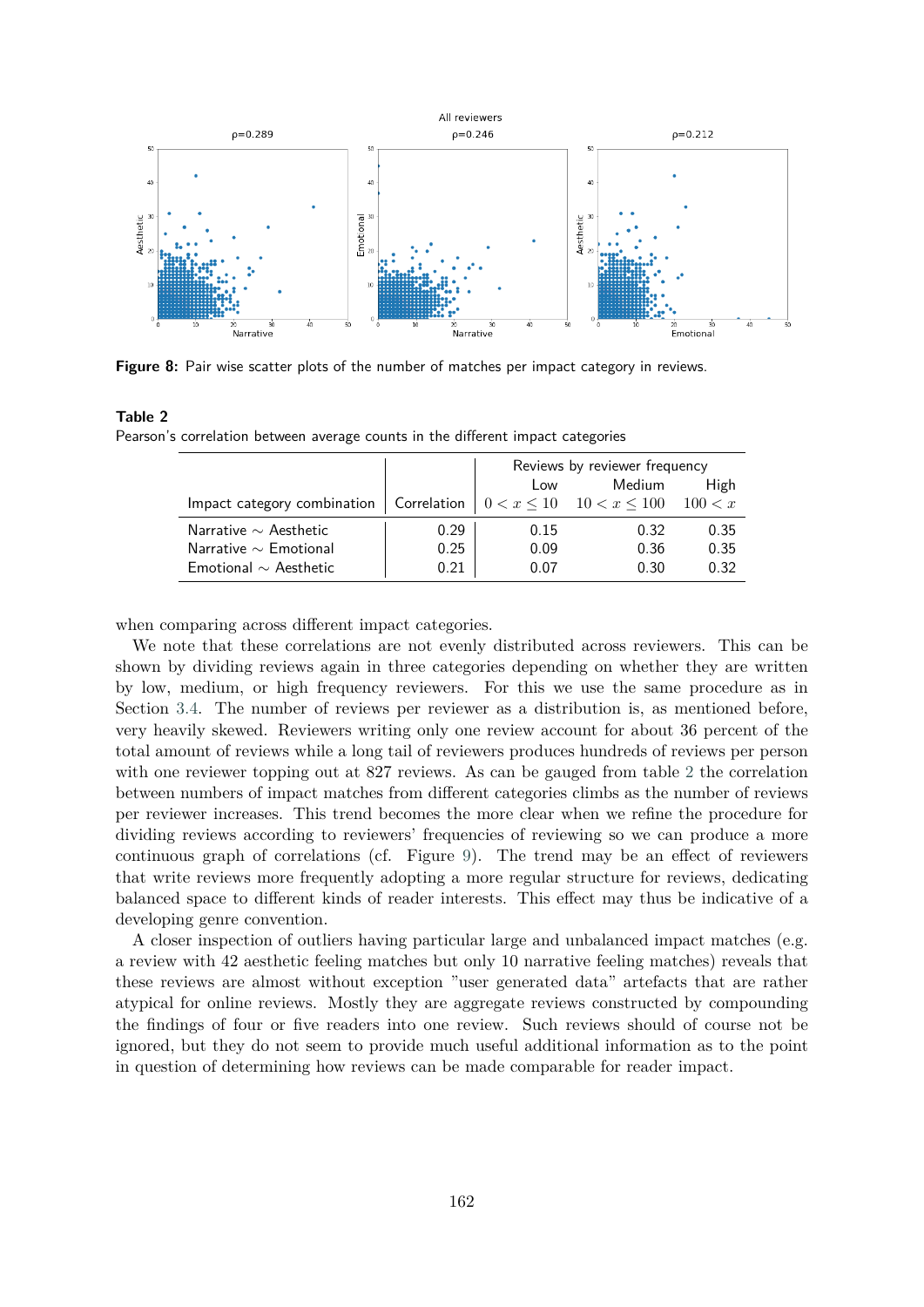

**Figure 9:** 'Continuous' pairwise correlations when reviews are divided across 100 levels of reviewer review frequency. The x-axes indicate the lower and upper boundary of the review frequencies for which correlations were computed.

## **4.5. Combining Evidence into a Score**

The previous sections have shown that, when comparing reviews or sets of reviews in terms of identified impact expressions, simple counts do not represent a meaningful impact score. There are different characteristics that affect how likely it is to find impact expressions in reviews, such as the length of a review. For very short reviews, it is much less likely than for reviews of a few hundred words. Therefore, to find an expression of impact in a very short review is more surprising – and we assume more significant – than finding one in a long review. This suggests we should weight impact rule matches differently based on review length.

But how can we incorporate these different characteristics as part of the evidence for calculating an impact score?

Starting from intuition, we consider two assumptions. One is that a short review is a signal that not all impact has been expressed. Another is that the book had little impact. A simple solution to compensate for length is dividing the number of impact matches by length. But this takes into account only the first assumption. A single word review with a single impact match would score ten times higher than a 100 word review with 10 impact matches. To allow for the second assumption as well, length normalization should not be linear.

The probability curves for *Emotional impact*, *Narrative feeling*, and *Aesthetic feeling* on the right-hand side of Figure 6 show an almost linear trend for the logarithm of review length (in words). This suggest an alternative solution, namely, to divide by the log of the length. Although the curves drop after 900 words, this is possibly due to the size and composition of the review collection. A larger sample with more reviews from platforms that introduce no length constraints might show curves that flatten out above a certain length instead of drop down, as there is no reason why a longer review cannot have many expressions of reading impact. A generic way of compensating for review length would be to use a logarithm-weighted normalization. That is, the number of matches  $I(r_i)$  for a review  $r_i$  is weighted by  $\frac{1}{log(|r_i|)}$ , where  $|r_i|$  is the length of the review.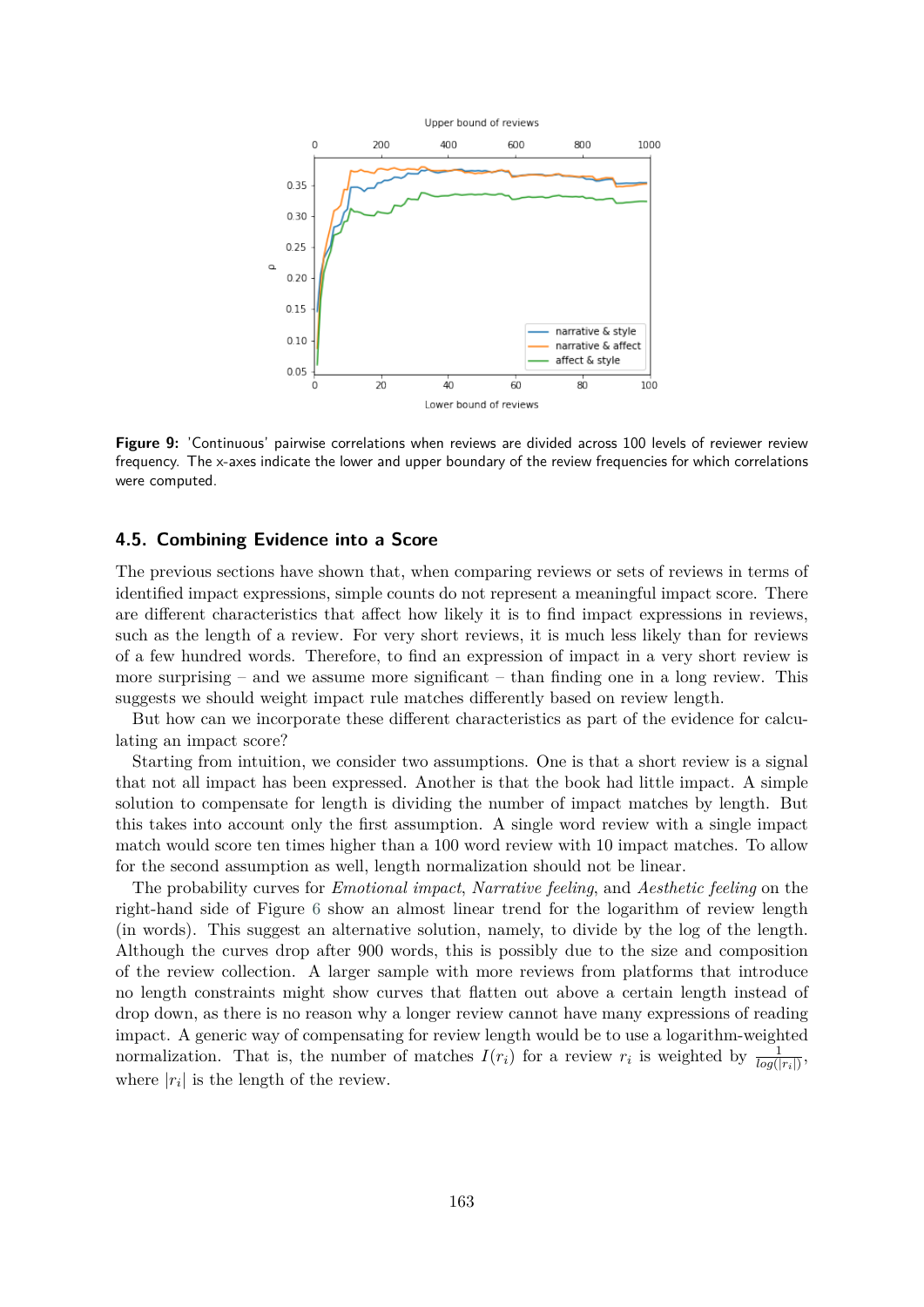

**Figure 10:** The impact of weighting the number of impact matches by the log-length of reviews for six frequently reviewed books for narrative feeling (left) and aesthetic feeling (right).

We show the impact of length-weighted normalization on the reading impact scores in Figure 10 for narrative feeling (left) and aesthetic feeling (right). The bars show the relative average impact score<sup>16</sup> for six popular books: *The shadow of the wind* by Carlos Ruiz Zafón, *The Da Vinci code* by Dan Brown, *Fifty shades of grey* by E.L. James, *The girl on the train* by Paula Hawkins, *The girl with the dragon tattoo* by Stieg Larsson and *Sarah's key* by Tatiana de Rosnay. The blue bars show the relative average impact per review using the number of matches, while the orange bars show the weighted scores. The overall differences between the distributions of absolute and normalized number of impact matches are significantly different (Kruskal-Wallis, *P <* 0*.*001). However, the weighting has almost no effect on the statistical significance of differences between books compared to the original impact score. In most cases, what is significantly different using the impact counts is significantly different after normalization, and similar for what is not. The first thing to note is that by averaging over a large number of reviews (*The girl on the train* has the fewest reviews, with 504 reviews), including many very short reviews, the weighting has a relatively small impact on the relative scores. But there are subtle changes. It is not the case that weights compress all the scores so that the impact always becomes more similar across books. The highest narrative impact score–for Paula Hawkins' *The girl on the train*–drops while for a few of the others the scores go up, but several lower scoring books always have a lower weighted relative score. The differences in score between *The girl on the train* and the other books are all significant  $(P < 0.001)$ , apart from *Sarah's key* by Tatiana de Rosnay. After weight normalization, E.L. James scores significantly different on narrative feeling than all the others. For aesthetic feeling (on the right) we see a similar pattern. The weighting does not necessarily reduce the differences between books. Here, the scores for the books by Carlos Ruiz Zafón and Tatiana de Rosnay are significantly different from each other and all the other books (Conover-Iman, *P <* 0*.*001), the others are not different from each other  $(P > 0.05)$ .

However, if we compare the weighted and non-weighted relative average impact scores for an individual book across platforms, the typical pattern is that the difference between the platform with the highest average score (Hebban, which has reviews that tend to be longer

<sup>&</sup>lt;sup>16</sup>The relative score of each book is the average impact score for that book divided by the sum of averages of all six books. By turning both the weighted and non-weighted scores into proportions, we can directly compare them.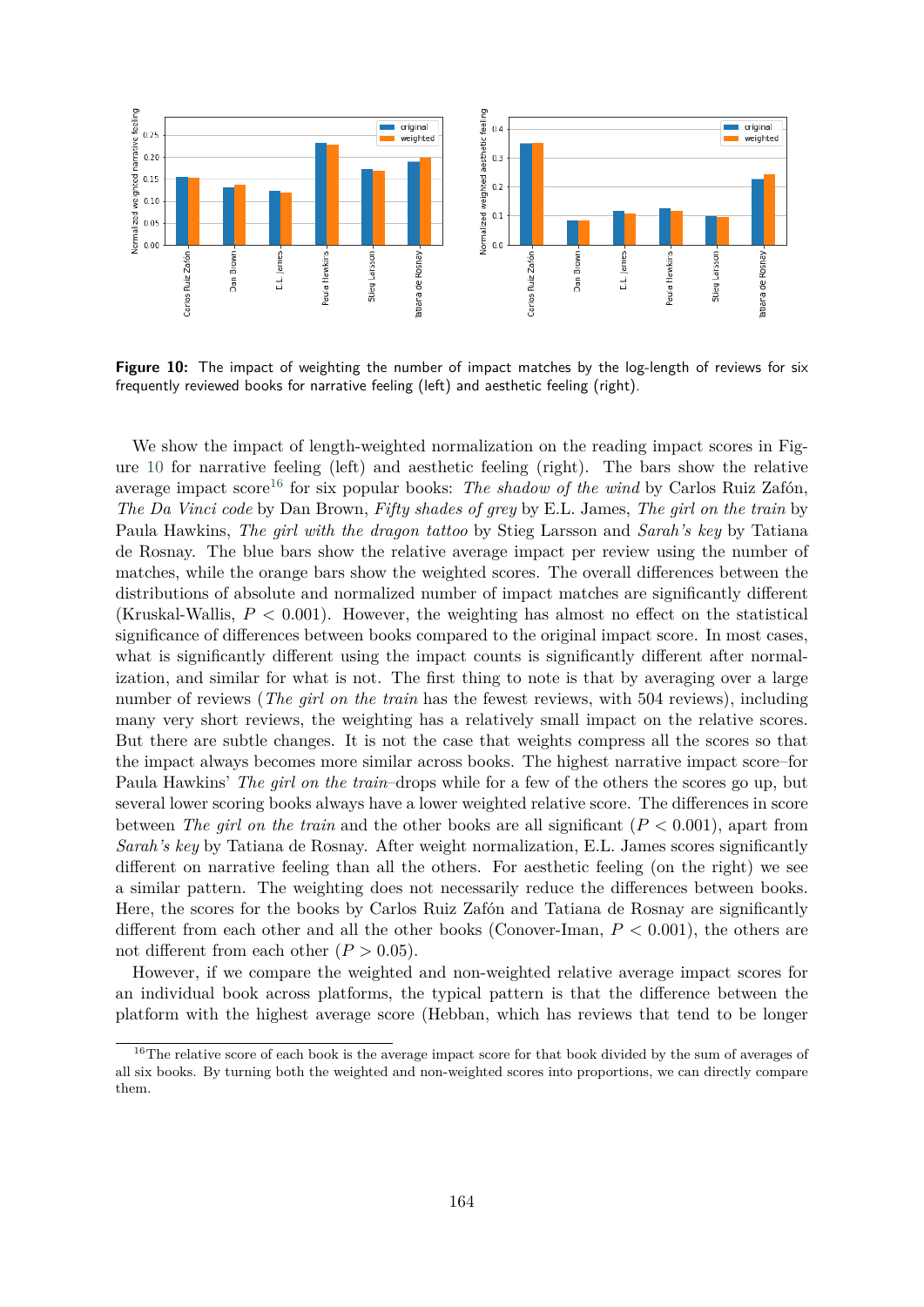

**Figure 11:** The impact of weighting the number of impact matches by the log-length of reviews for narrative feeling (left) and aesthetic feeling (right) for reviews from different platforms for Carlos Ruiz Zafón's *The shadow of the wind*.

than those of other platforms) and the other platforms becomes smaller. Figure 11 shows this for Carlos Ruiz Zafón's *The shadow of the wind*, but for the other five books, the trend is the same. This suggests that the weighting is effective in reducing differences between review platforms and makes their reviews more comparable. However, these differences across platform remain large, so further investigation is needed into the possibility that reviewers write different reviews for different platforms, either because platforms have different review writing conventions and reviewers modify their reviewing style to each platform, or because the different platforms attract different types of reviewers, who write different kinds of reviews or who experience books differently.

# **5. Conclusions**

This paper provides an in-depth data analysis of the characteristics of online book reviews, to gain insight in how they are related to the reading impact that is expressed in them. Our aim was to find an informed approach to translate impact expressions as identified by the reading impact model [4] on a collection of Dutch online book reviews into an meaningful score so that reading impact can be compared across reviews.

Because collections of online reviews, like other user-generated content on the web, are skewed towards short reviews and popular books, we first analysed how the length of reviews is related to 1) the online platform on which the reviews were published, 2) the number of reviews that a reviewer has written, 3) the popularity of the reviewed books, and 4) book genre. We found that review lengths differ somewhat across platforms, either because of different length restrictions imposed by the platform or different motivations for writing a review on book selling platforms versus social cataloguing platforms, so reviews cannot be straightforwardly compared across platforms without taking these differences into account. There is no substantial difference in review lengths between popular and non-popular books, indicating no underlying length biases when comparing sets of reviews across different books. However, review length is related to the number of reviews that a reviewer has written.

Next, we found that the probability that a review contains an expression of reading impact grows close to log-linearly with the length of reviews, which suggest we should take this re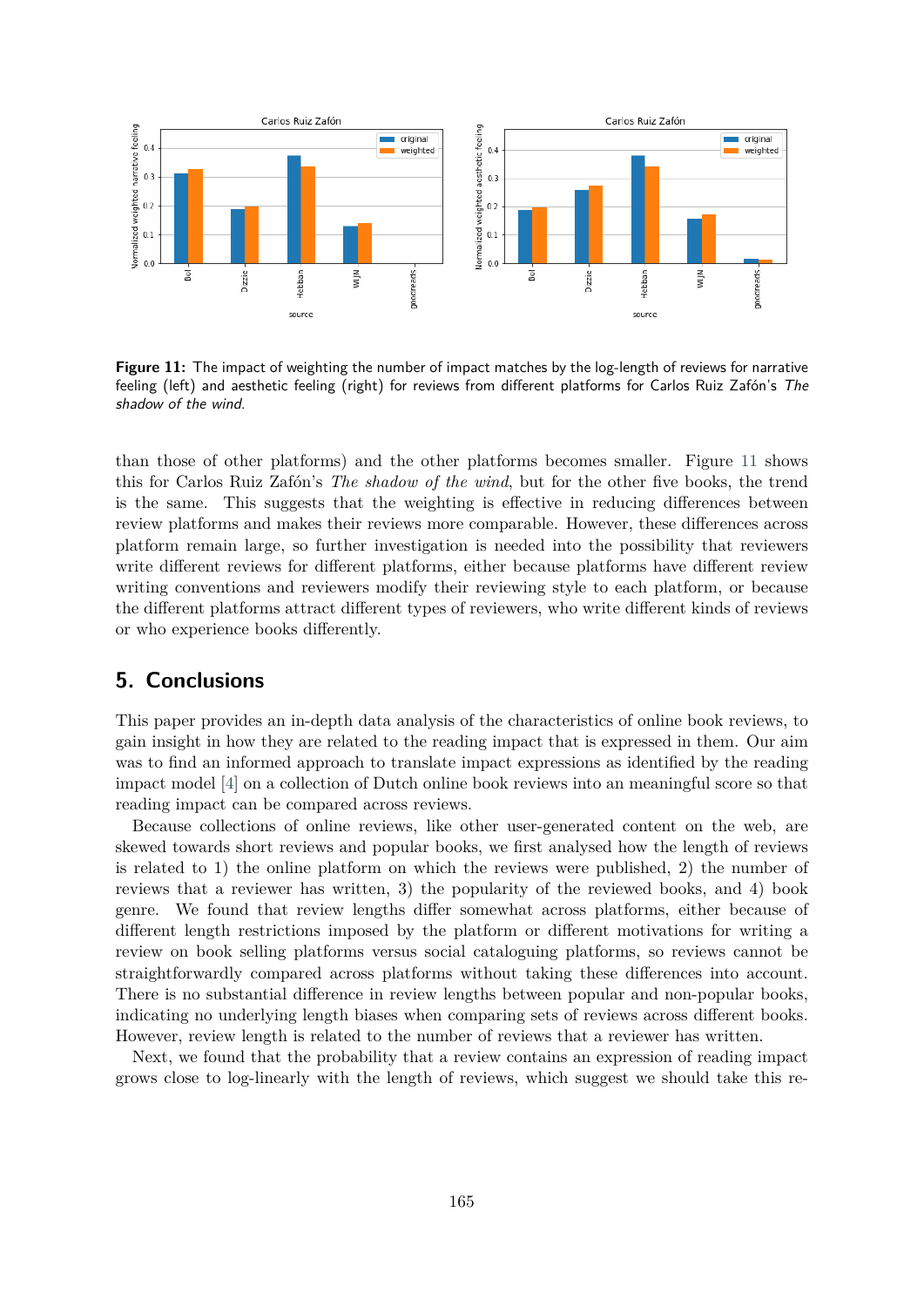lationship into account when comparing aggregate scores per review, book, author or genre. We used this to derive a reasoned method for normalizing the number of impact matches by review length. The impact of weighting is relatively small for books with many reviews, and does not flatten all differences between books, and in some cases makes them more pronounced. However, for different review platforms with different communities of reviewers and different motivations to write reviews, our findings suggest that weighting makes reviews more comparable in terms of scoring impact, although there seem to be more aspects playing a role than length alone. Length normalization reduces only a small part of the differences across platforms. Furthermore, we found that frequent reviewers write reviews that are more consistent in length and in balancing impact expressions related to narrative and aesthetics. This might a signal that frequent reviewers adopt or create genre conventions [10, 45].

In future work, we want to investigate these frequent reviewers and genre conventions of online book reviews in more detail, as well how they relate to the platforms that the reviews are published on. Another aspect to look at is the types of books that reviewers read and review in terms of popularity and genre, and investigate how reading impact for a genre differs across types of readers.

# **References**

- [1] A. Bachmann-Stein. "Zur Praxis des Bewertens in Laienrezensionen". In: *Literaturkritik heute. Tendenzen–Traditionen–Vermittlung*. V&R unipress, 2015, pp. 77–91.
- [2] S. Bird, E. Klein, and E. Loper. *Natural Language Processing with Python: Analyzing Text with the Natural Language Toolkit*. " O'Reilly Media, Inc.", 2009.
- [3] P. Boot. "A Database of Online Book Response and the Nature of the Literary Thriller". In: *Digital Humanities*. 2017, p. 4.
- [4] P. Boot and M. Koolen. "Captivating, Splendid or Instructive? Assessing the Impact of Reading in Online Book Reviews". In: *Scientific Study of Literature* 10 (1 2020), pp. 66– 93. doi: 10.1075/ssol.20003.boo.
- [5] P. Boot, H. Zijlstra, and R. Geenen. "The Dutch Translation of the Linguistic Inquiry and Word Count (LIWC) 2007 dictionary". In: *Dutch Journal of Applied Linguistics* 6.1 (2017), pp. 65–76.
- [6] J. A. Chevalier and D. Mayzlin. "The Effect of Word of Mouth on Sales: Online book reviews". In: *Journal of marketing research* 43.3 (2006), pp. 345–354.
- [7] Y. Choi and S. Joo. "Identifying Facets of Reader-Generated Online Reviews of Children's Books Based on a Textual Analysis Approach". In: *The Library Quarterly* 90.3 (2020), pp. 349–363.
- [8] d. m. boyd danah m and N. B. Ellison. "Social Network Sites: Definition, History, and Scholarship". In: *Journal of computer-mediated communication* 13.1 (2007), pp. 210–230.
- [9] S. Dimitrov et al. "Goodreads Versus Amazon: The Effect of Decoupling Book Reviewing And Book Selling". In: *ICWSM*. 2015, pp. 602–605.
- [10] S. Domsch. "Critical Genres. Generic Changes of Literary Criticism". In: *Genres in the Internet: issues in the theory of genre* 188 (2009), p. 221.
- [11] B. Driscoll and D. Rehberg Sedo. "Faraway, so Close: Seeing the Intimacy in Goodreads Reviews". In: *Qualitative Inquiry* 25.3 (2019), pp. 248–259.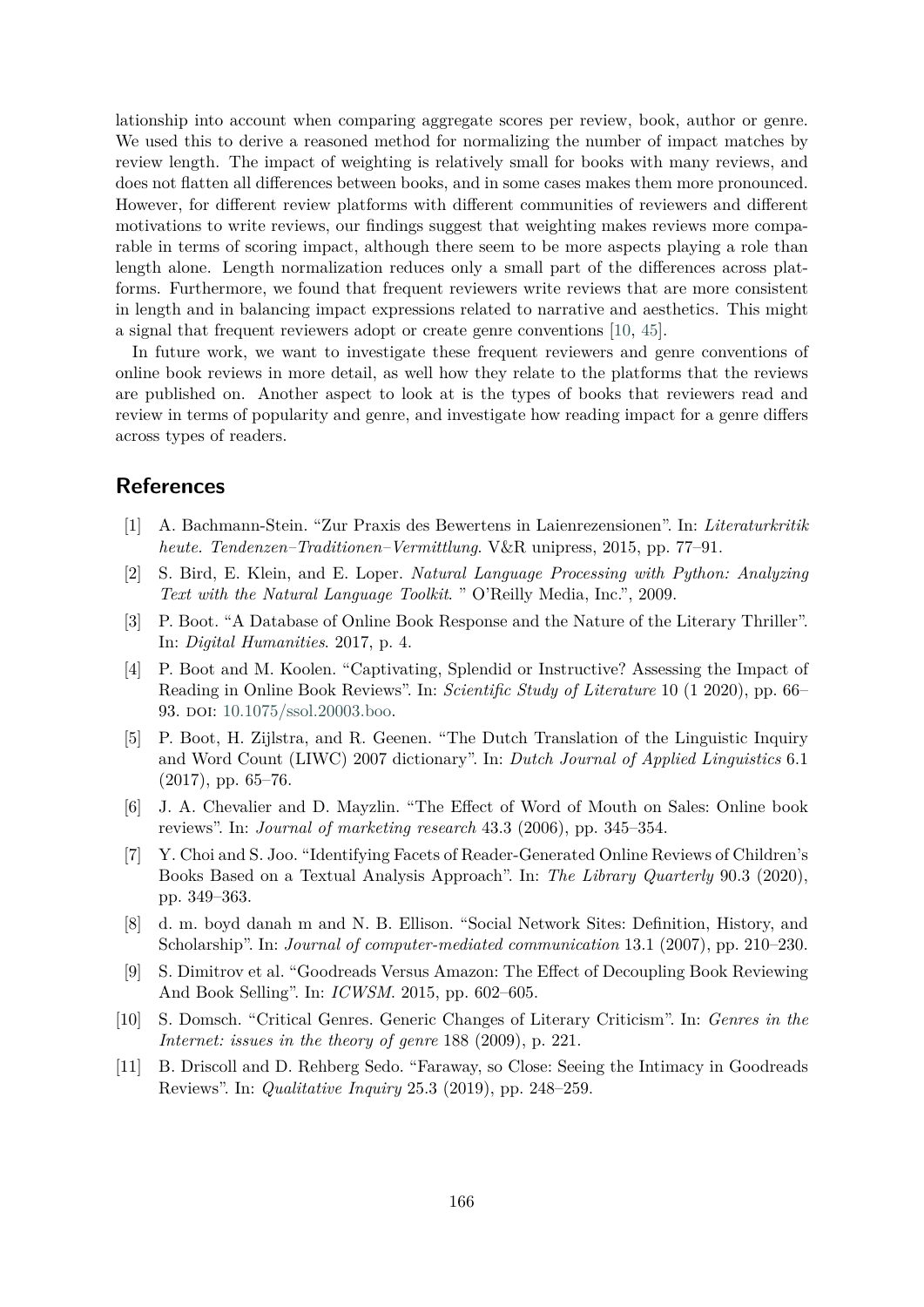- [12] J. Drucker. *Graphesis: Visual Forms of Knowledge Production*. en. metaLABprojects. Cambridge, Massachusetts: Harvard University Press, 2014. isbn: 978-0-674-72493-8.
- [13] J. Drucker and C. Bishop. "A Conversation on Digital Art History". In: *Debates in the Digital Humanities 2019*. Ed. by M. K. Gold and L. F. Klein. Minneapolis: University of Minnesota Press, 2019, pp. 321–334. isbn: 978-1-5179-0692-4. url: http://dhdebates.gc .cuny.edu/debates/text/65.
- [14] E. F. Finn. *The Social Lives of Books: Literary Networks in Contemporary American Fiction (PhD thesis)*. Stanford University, 2011.
- [15] R. J. Gerrig and D. N. Rapp. "Psychological Processes Underlying Literary Impact". In: *Poetics Today* 25.2 (2004), pp. 265–281.
- [16] P. C. Gutjahr. "No Longer Left Behind: Amazon.com, Reader-Response, and the Changing Fortunes of the Christian Novel in America". In: *Book History* 5 (2002), pp. 209–236.
- [17] L. Hajibayova. "Investigation of Goodreads' reviews: Kakutanied, deceived or simply honest?" In: *Journal of Documentation* (2019).
- [18] M. Hundt, N. Nesselhauf, and C. Biewer. "Corpus Linguistics and the Web". In: *Corpus linguistics and the web*. Brill Rodopi, 2007, pp. 1–5.
- [19] S. Keen. *Empathy and the Novel*. Oxford University Press on Demand, 2007.
- [20] E. M. E. Koopman. "Effects of "Literariness" on Emotions and on Empathy and Reflection after Reading". In: *Psychology of Aesthetics, Creativity, and the Arts* 10.1 (2016), p. 82.
- [21] E. M. E. Koopman and F. Hakemulder. "Effects of Literature on Empathy and Self-Reflection: A Theoretical-Empirical framework". In: *Journal of Literary Theory* 9.1  $(2015)$ , pp. 79–111.
- [22] M. M. Kuijpers et al. "Exploring Absorbing Reading Experiences". In: *Scientific Study of Literature* 4.1 (2014).
- [23] P. Lendvai et al. "Detection of Reading Absorption in User-Generated Book Reviews: Resources Creation and Evaluation". In: *LREC 2020-12th Conference on Language Resources and Evaluation*. 2020, pp. 4835–4841.
- [24] D. S. Miall and D. Kuiken. "A Feeling for Fiction: Becoming What We Behold". In: *Poetics* 30.4 (2002), pp. 221–241.
- [25] S. Murray. *The Digital Literary Sphere: Reading, Writing, and Selling Books in the Internet Era*. JHU Press, 2018.
- [26] C. Naper. "Experiencing the Social Melodrama in the Twenty-First Century: Approaches of Amateur and Professional Criticism". In: *Plotting the reading experience: Theory / practice / politics*. Wilfrid Laurier Univ. Press, 2016, pp. 317–331.
- [27] V. Nell. *Lost in a Book: The Psychology of Reading for Pleasure*. Yale University Press, 1988.
- [28] L. Nuttall and C. Harrison. "Wolfing down the Twilight Series: Metaphors for Reading in Online Reviews". In: *Contemporary Media Stylistics* (2020), p. 35.
- [29] K. Oatley. "A Taxonomy of the Emotions of Literary Response and a Theory of Identification in Fictional Narrative". In: *Poetics* 23.1-2 (1994), pp. 53–74.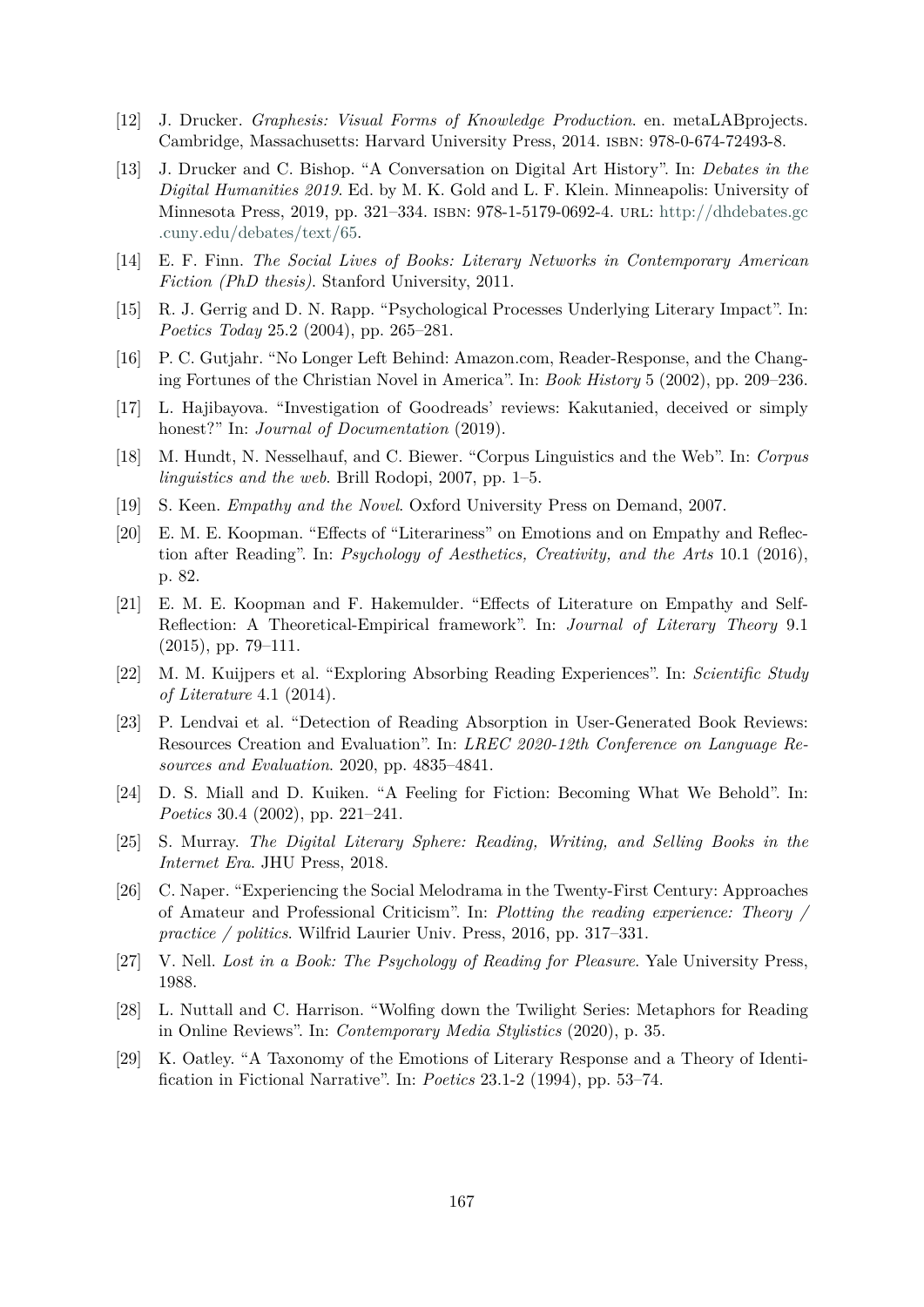- [30] X. Ochoa and E. Duval. *Quantitative Analysis of User-Generated Content on the Web*. 2008.
- [31] M. Ott, C. Cardie, and J. Hancock. "Estimating the Prevalence of Deception in Online Review Communities". In: *Proceedings of the 21st international conference on World Wide Web*. 2012, pp. 201–210.
- [32] Z. Papacharissi. "A Networked Self". In: *A networked self: Identity, community, and culture on social network sites* (2011), pp. 304–318.
- [33] H. Paulussen et al. "Dutch Parallel Corpus: A Balanced Parallel Corpus for Dutch-English and Dutch-French". In: *Essential Speech and language technology for Dutch*. Springer, Berlin, Heidelberg, 2013, pp. 185–199.
- [34] J. Ratkiewicz et al. "Characterizing and Modeling the Dynamics of Online Popularity". In: *Physical review letters* 105.15 (2010), p. 158701.
- [35] S. Rebora, P. Lendvai, and M. Kuijpers. "Reader Experience Labeling Automatized: Text Similarity Classification of User-Generated Book Reviews". In: *Proceedings of the European Association for Digital Humanities Conference 2018 (EADH)*. 2018, p. 5.
- [36] S. Rebora et al. "Digital Humanities and Digital Social Reading". In: *OSF Preprints* (2019).
- [37] M. Rehfeldt. "Leserrezensionen als Rezeptionsdokumente. Zum Nutzen nicht-professioneller Literaturkritiken für die Literaturwissenschaft". In: *Die Rezension. Aktuelle Tendenzen der Literaturkritik* (2017).
- [38] C. S. Ross. "Finding without Seeking: the Information Encounter in the Context of Reading for Pleasure". In: *Information Processing & Management* 35.6 (1999), pp. 783– 799.
- [39] G. Sabine and P. Sabine. *Books That Made the Difference: What People Told Us*. ERIC, 1983.
- [40] A. Sairio. "'No Other Reviews, no Purchase, no Wish List': Book Reviews and Community Norms on Amazon.com". In: *Studies in Variation, Contacts and Change in English* 15 (2014).
- [41] D. Smith. "Amazon Reviewers Brought to Book". In: *The Guardian* February 14 (2004).
- [42] L. F. Spiteri and J. Pecoskie. "Affective Taxomonies of the Reading Experience: Using User-Generated Reviews for Readers' Advisory". In: *Proceedings of the Association for Information Science and Technology* 53.1 (2016), pp. 1–9.
- [43] S. Stein. "Laienliteraturkritik–Charakteristika und Funktionen von Laienrezensionen im Literaturbetrieb". In: *Literaturkritik heute. Tendenzen–Traditionen–Vermittlung*. V&R unipress, 2015, pp. 59–76.
- [44] D. Streitfeld. "The Best Book Reviews Money can Buy". In: *The New York Times* 25.08 (2012).
- [45] M. Taboada. "Stages in an Online Review Genre". In: *Text & Talk* 31.2 (2011), pp. 247– 269.
- [46] M. Thelwall. "Reader and Author Gender and Genre in Goodreads". In: *Journal of Librarianship and Information Science* 51.2 (2019), pp. 403–430.